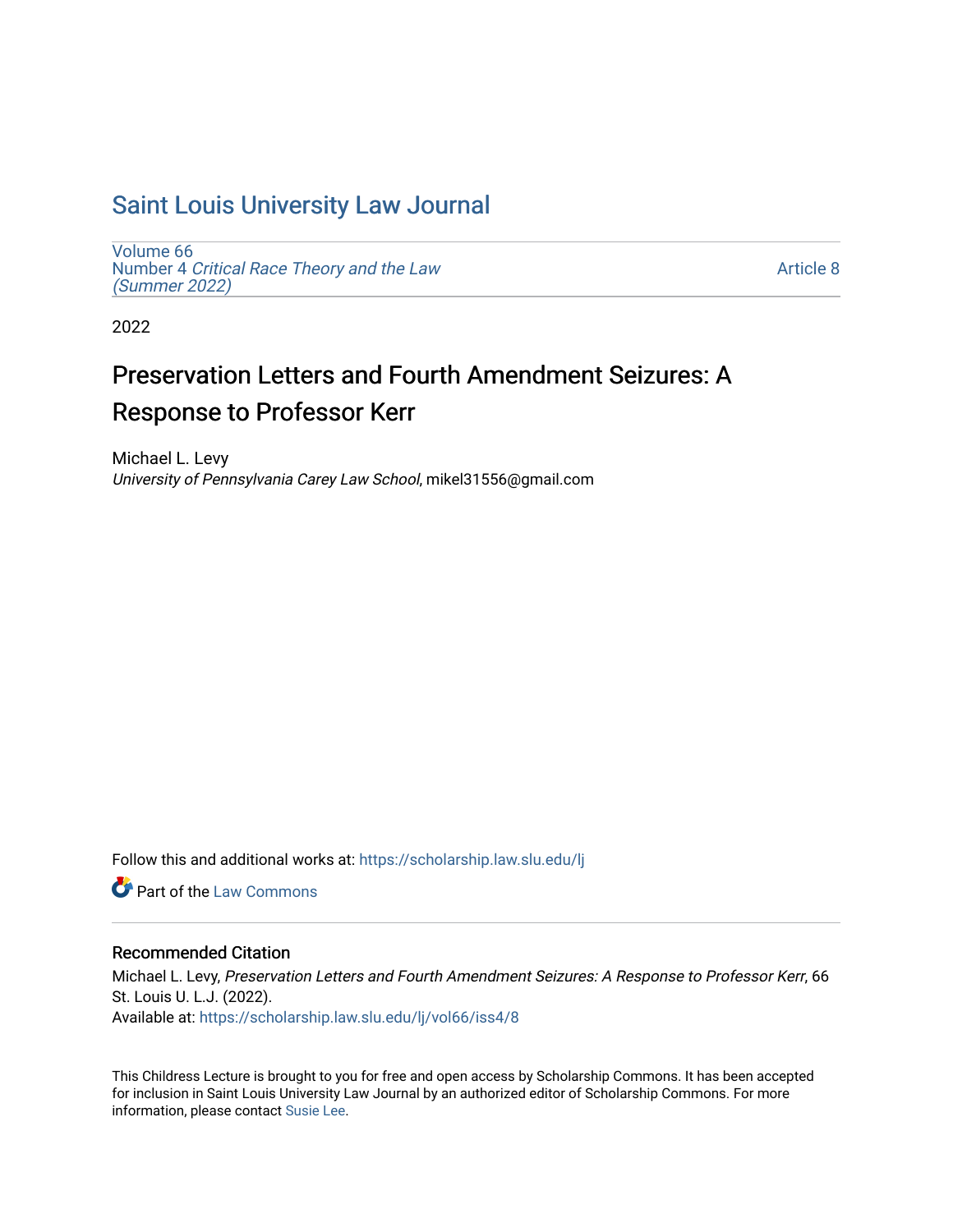### **PRESERVATION LETTERS AND FOURTH AMENDMENT SEIZURES: A RESPONSE TO PROFESSOR KERR**

### MICHAEL L. LEVY[\\*](#page-1-0)

### ABSTRACT

*The Stored Communications Act (18 U.S.C. § 2701 et seq.) requires an Internet Service Provider to preserve the contents of a user account upon receiving a request from a government agency. The maximum period of preservation is 180 days. However, the government agency cannot get access to the copy, unless it presents proper legal process, usually a search warrant. During this time, the user has complete access to their account. In a recent article, Professor Orin Kerr has advanced a thesis that copying pursuant to the government's preservation requests under the Stored Communications Act is a Fourth Amendment seizure. This Article disputes Professor Kerr's argument. It does so on his terms, that digital copying is a meaningful interference with a possessory interest in property, but also advances a new theory of seizure in the digital world. This theory is premised on the idea that unlike physical seizures, which interfere with a possessor's access to the tangible objects seized, digital copying does not. The real concern with digital copying is the privacy of the data. Although privacy is usually the concern of the law of searches, this Article advances the idea that when we analyze the concept of seizure with respect to the copying of digital evidence, it is the owner's privacy interest in the data, and not their access to it, that we need to address. Viewed from a privacy perspective, preservation requests are not seizures.*

<span id="page-1-0"></span><sup>\*</sup> Mr. Levy is an adjunct Professor of Law at the University of Pennsylvania Carey Law School. He was an Assistant U.S. Attorney in the Eastern District of Pennsylvania for thirty-seven years and served as the Chief of Computer Crimes before retiring in 2019. He twice served as interim U.S. Attorney. The author thanks Assistant U.S. Attorneys Paul Shapiro, Albert Glenn, and Robert Livermore from the Eastern District of Pennsylvania, Josh Goldfoot and Nathan Judish from the Computer Crime and Intellectual Property Section of the U.S. Department of Justice, Professor David Rudovsky, University of Pennsylvania Carey Law School, and Professor Orin Kerr, University of California, Berkeley Law School for their helpful comments and suggestions during the drafting of this Article.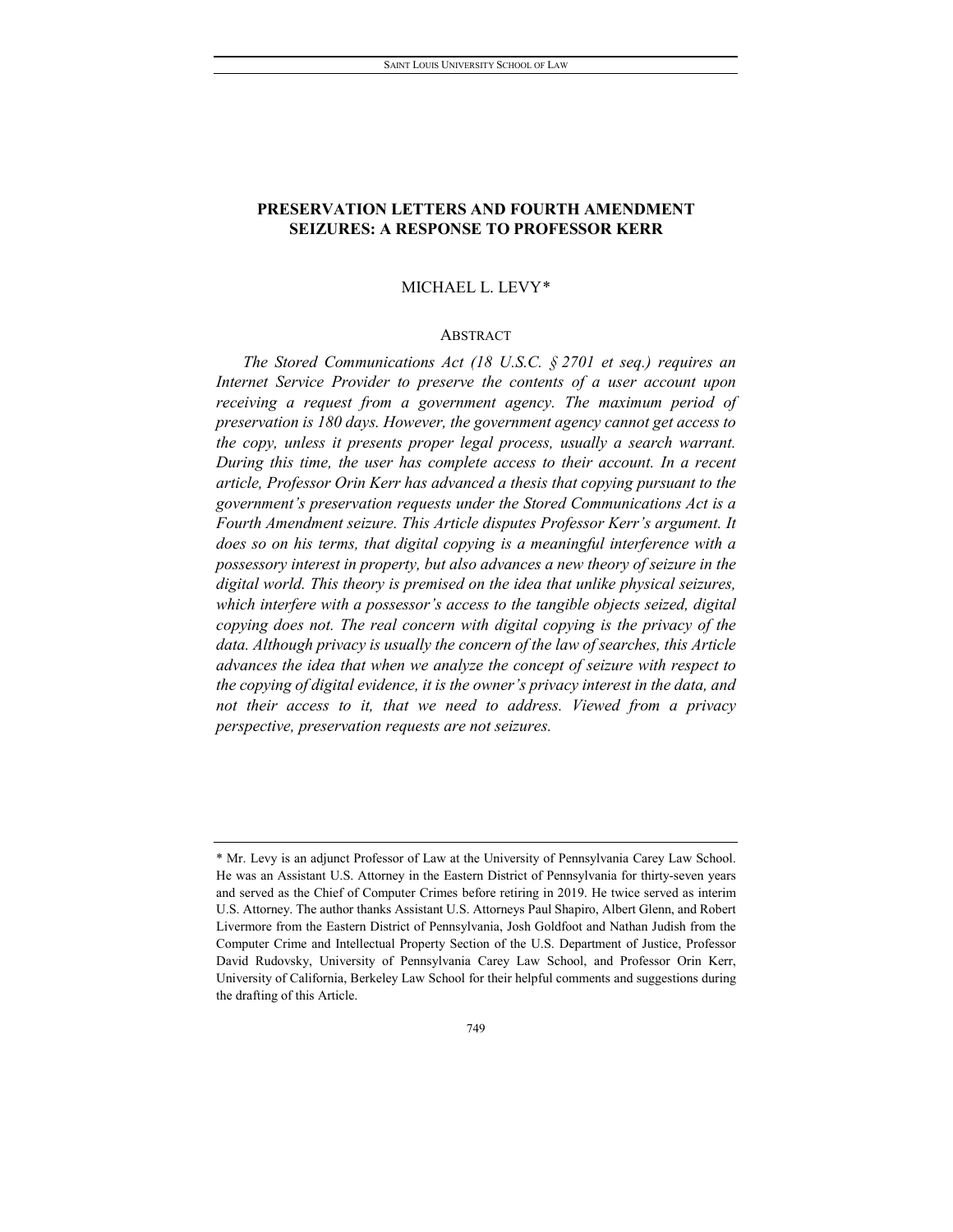### **INTRODUCTION**

In a recently published article,<sup>[1](#page-2-0)</sup> Professor Orin Kerr expands upon his theory of Fourth Amendment seizure in the digital world that he advanced in *Fourth Amendment Seizures of Computer Data*. [2](#page-2-1) In 2010, Professor Kerr examined cases involving the copying of data and concluded that they were seizures, even though in the physical world sense, the act of copying did not seem to result in a "meaningful interference with an individual's possessory interests in that property."[3](#page-2-2) In his new article, Professor Kerr develops an idea that he advanced in 2010—the Stored Communications Act section that permits the government to require an Internet Service Provider to preserve a copy of a suspect's account is a seizure,<sup>[4](#page-2-3)</sup> even though the government cannot get access to the contents of this copy.<sup>[5](#page-2-4)</sup> In this Article, the author suggests that Professor Kerr is mistaken,<sup>[6](#page-2-5)</sup> doing so by two methods. First, taking Professor Kerr's use of the traditional definition of seizure to cover digital copying, the author argues that a preservation letter does not act as a seizure. Second, the author suggests that Kerr's two articles are premised on a view of seizure of data that is wrong. Kerr's definition of seizure of data looks to the physical world cases[.7](#page-2-6) However, the concerns about physical world seizures are about access to and control of objects.[8](#page-2-7) This author suggests that the concerns about copying of data are not about access and control but are about privacy—the usual concern of search law, not seizure law. Once we acknowledge that, we can develop a more coherent view of digital seizures. Using such an analysis, a preservation letter is not a seizure.

This Article has several parts. Part I discusses Professor Kerr's theory of seizure. The second part will propose a different way of analyzing digital copying, based upon what the author suggests is the real concern-privacy and not possession. Part II further explains the thesis: our concern with digital copying is not with the deprivation of a possessory interest in the data, but in the privacy interest. The author suggests that this way of approaching the problem does a better job of explaining why photographing a scene is not a seizure and why copying by a government router on the Internet is not a seizure. Professor Kerr's 2010 article creates ad hoc exceptions for these two types of copying

<span id="page-2-0"></span><sup>1.</sup> Orin S. Kerr, *The Fourth Amendment Limits of Internet Content Preservation*, 65 ST. LOUIS L.J. 753 (2021) [hereinafter Kerr 2021].

<span id="page-2-2"></span><span id="page-2-1"></span><sup>2.</sup> Orin S. Kerr, *Fourth Amendment Seizures of Computer Data,* 119 YALE L.J. 700 (2010) [hereinafter Kerr 2010].

<sup>3.</sup> United States v. Jacobsen, 466 U.S. 109, 113 (1984).

<sup>4.</sup> 18 U.S.C. § 2703(f).

<sup>5</sup>*.* Kerr 2021, *supra* note 1.

<span id="page-2-7"></span><span id="page-2-6"></span><span id="page-2-5"></span><span id="page-2-4"></span><span id="page-2-3"></span><sup>6.</sup> As someone who has read Professor Kerr's writings frequently, and who uses his textbook to teach, this author writes this with much trepidation.

<sup>7</sup>*.* Kerr 2021, *supra* note 1.

<sup>8</sup>*. Id*.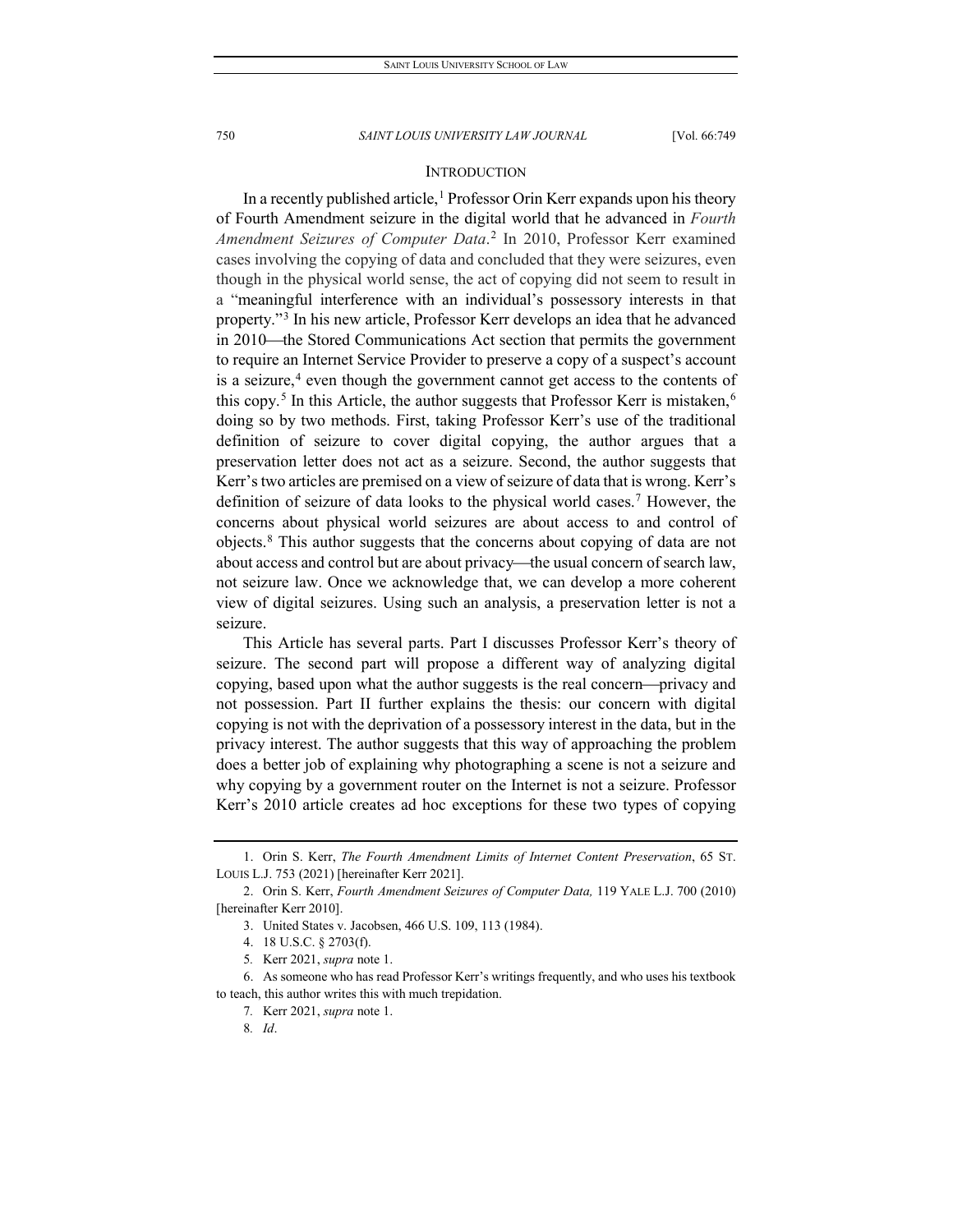because under the traditional definition, they are seizures. The theory advanced here requires no special adjustments. Part III summarizes the workings of Section 2703 and the preservation section, subsection 2703(f). Part IV discusses Professor Kerr's position that a preservation letter is a seizure and shows that whether employing the traditional view or a privacy view of seizure, a preservation letter is not a seizure. Finally, Part V discusses the only type of data subject to suppression under Professor Kerr's theory—data that a user sought to delete after the provider copied the account pursuant to the preservation letter. This discussion applies both the physical seizure analysis employed by Professor Kerr and the privacy analysis advanced in Part II to argue that no seizure occurs. The idea implicit in Professor Kerr's argument is that there is a right to delete, and this author argues that there is no such right.<sup>[9](#page-3-0)</sup>

### I. PROFESSOR KERR'S POSITION THAT PRESERVATION IS A SEIZURE

The problem of conceptualizing digital seizures is best illustrated by the case of *United States v. Gorshkov*. [10](#page-3-1) The FBI had identified Gorshkov as a Russian hacker who had gained access to American businesses, then set up an undercover business and invited Gorshkov to the United States under the pretext of retaining him for computer security.<sup>[11](#page-3-2)</sup> Gorshkov flew to Seattle, where the FBI agents took him to the office of the undercover business and provided him with a computer so he could demonstrate his skills.<sup>[12](#page-3-3)</sup> He used the computer to log into his account in Russia, downloaded some of his hacker tools, and demonstrated his skills.<sup>[13](#page-3-4)</sup> As he left, the agents arrested him.<sup>[14](#page-3-5)</sup> The agents had installed a keylogger on the computer they had given to him.<sup>[15](#page-3-6)</sup> They obtained his password from the keylogger, logged into his Russian Internet account, and downloaded the contents.[16](#page-3-7) The FBI did not obtain a warrant until after they had obtained the contents.[17](#page-3-8) Gorshkov's motion to suppress was denied, in part because the court found that making a copy of his account

[W]as not a seizure under the Fourth Amendment because it did not interfere with Defendant's or anyone else's possessory interest in the data. The data remained intact and unaltered. It remained accessible to Defendant and any co-

17*. Id.* at \*1–2.

<sup>9.</sup> Kerr 2021*, supra* note 1.

<span id="page-3-3"></span><span id="page-3-2"></span><span id="page-3-1"></span><span id="page-3-0"></span><sup>10.</sup> United States v. Gorshkov, No. CR00-550C, 2001 WL 1024026 (W.D. Wash. May 23, 2001).

<sup>11</sup>*. Id*. at \*1.

<sup>12</sup>*. Id*.

<sup>13</sup>*. Id*.

<sup>14</sup>*. Id*.

<span id="page-3-8"></span><span id="page-3-7"></span><span id="page-3-6"></span><span id="page-3-5"></span><span id="page-3-4"></span><sup>15.</sup> United States v. Gorshkov, No. CR00-550C, 2001 WL 1024026, at \*1 (W.D. Wash. May 23, 2001).

<sup>16</sup>*. Id*.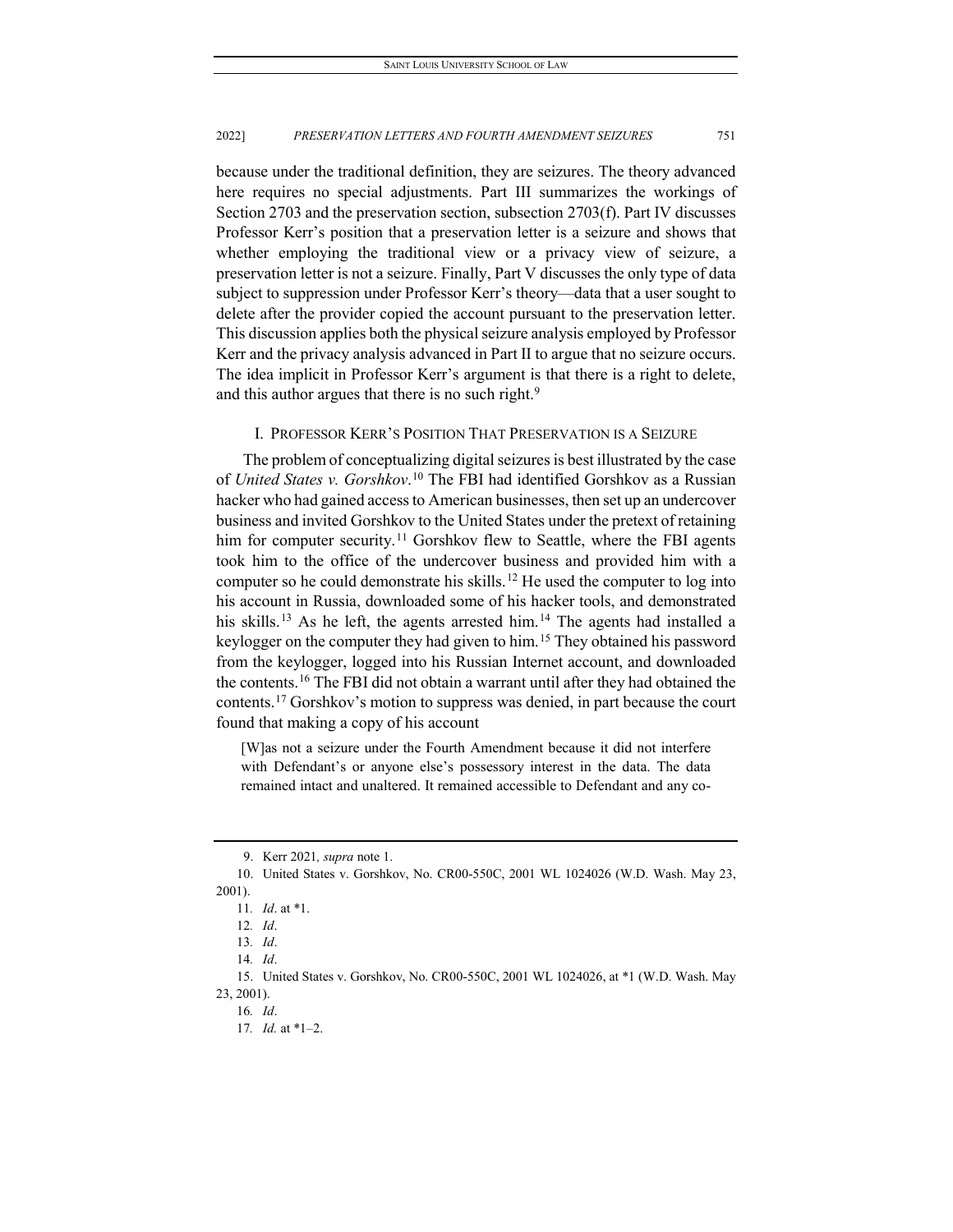conspirators or partners with whom he had shared access. The copying of the data had absolutely no impact on his possessory rights.<sup>[18](#page-4-0)</sup>

This definition of seizure comes from *United States v. Jacobsen.*[19](#page-4-1) The result in *Gorshkov* was a straightforward application of *Jacobsen.* As such, it is correct. However, it feels intuitively wrong. How can a law enforcement agency obtain a copy of a person's data—that it did not have before—and not have seized it?

A more sophisticated effort to wrestle with the issue can be found in *United States v. Jefferson.*[20](#page-4-2) There, FBI agents executing a search warrant viewed certain records that they chose not to seize.<sup>[21](#page-4-3)</sup> The agents believed that they could take these documents under the plain view doctrine,<sup>[22](#page-4-4)</sup> but following the directions of the Assistant U.S. Attorneys, opted to take high resolution photographs of thirteen documents or to make handwritten notes based upon their review.[23](#page-4-5) At a hearing on a motion to suppress, the government conceded that two of the documents were not within the scope of the warrant and could not be seized.<sup>[24](#page-4-6)</sup> The court ruled that the other documents could have been taken under the plain view doctrine.<sup>[25](#page-4-7)</sup> To reach that conclusion, the court first had to decide if taking high resolution photographs or making notes constituted a seizure of the documents.<sup>[26](#page-4-8)</sup> Making a deeper analysis of what it means to "seize" an intangible,[27](#page-4-9) the court referenced *Hoffa v. United States,*[28](#page-4-10) *Katz v. United States*, [29](#page-4-11) and *United States v. New York Telephone Co.*[30](#page-4-12) for the proposition that intangibles, such as words and electronic signals, could be "seized" within the meaning of the Fourth Amendment. Although *Arizona v. Hicks* held that copying of a serial number on a piece of equipment was not a seizure,<sup>[31](#page-4-13)</sup> the court found that *Hoffa*, *Katz,* and *New York Telephone Co.* were more pertinent to the problem. Thus, the court held that photographing a document and taking notes about a document's contents were seizures, $32$  and explained that these cases

[R]ecognize that the Fourth Amendment privacy interest extends not just to the paper on which the information is written or the disc on which it is recorded but

<span id="page-4-12"></span>30. 434 U.S. 159, 169 (1977).

<span id="page-4-14"></span>32. United States v. Jefferson, 571 F. Supp. 2d 696, 704 (E.D. Va. 2008).

<sup>18</sup>*. Id.* at \*3.

<span id="page-4-5"></span><span id="page-4-4"></span><span id="page-4-3"></span><span id="page-4-2"></span><span id="page-4-1"></span><span id="page-4-0"></span><sup>19.</sup> 466 U.S. 109, 113 (1984) ("A 'seizure' of property occurs when there is some meaningful interference with an individual's possessory interests in that property.").

<sup>20.</sup> United States v. Jefferson, 571 F. Supp. 2d 696 (E.D. Va. 2008).

<sup>21</sup>*. Id.* at 699–700.

<sup>22.</sup> Horton v. California, 496 U.S. 128, 131 (1990).

<sup>23</sup>*. Jefferson,* 571 F. Supp. 2d at 700.

<sup>24</sup>*. Id.* at 711.

<span id="page-4-7"></span><span id="page-4-6"></span><sup>25.</sup> United States v. Jefferson, 571 F. Supp. 2d 696, 711 (E.D. Va. 2008).

<span id="page-4-8"></span><sup>26</sup>*. Id.* at 701.

<span id="page-4-10"></span><span id="page-4-9"></span><sup>27</sup>*. Id*.

<sup>28.</sup> 385 U.S. 293, 301 (1966).

<span id="page-4-11"></span><sup>29.</sup> 389 U.S. 347, 353 (1967).

<span id="page-4-13"></span><sup>31.</sup> 480 U.S. 321, 325 (1987).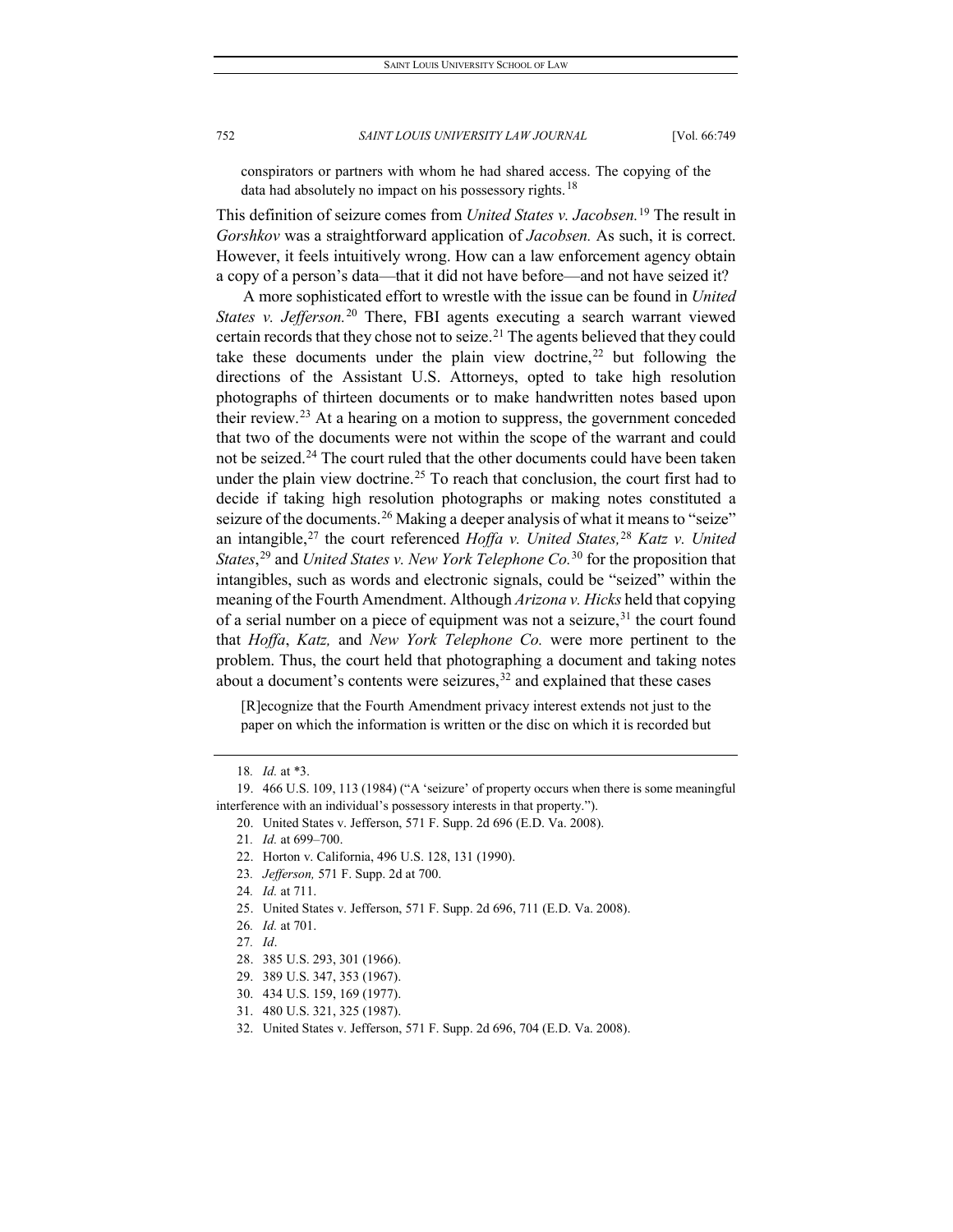also to the information on the paper or disc itself. It follows from this that recording the information by photograph or otherwise interferes with this possessory privacy interest even if the document or disc is not itself seized.<sup>[33](#page-5-0)</sup>

The court expressed a critical insight—the central principle of this Article:

In other words, while copying the contents of a person's documents by way of photographs or written notes does not interfere with a person's possession of those documents, it does interfere with the person's sole possession of the information contained in those documents: it diminishes the person's privacy value in that information.<sup>[34](#page-5-1)</sup>

Judge Ellis had it right in *Jefferson*. When the drafters of the Fourth Amendment wrote about "papers and effects," they were not concerned about blank sheets of foolscap.<sup>[35](#page-5-2)</sup> They were concerned about what they had written to one another on those sheets.<sup>[36](#page-5-3)</sup> It was the privacy of the content that mattered to them.[37](#page-5-4) In twentieth and twenty-first century terms, it is not the possessory interest in papers that is the concern, it is the privacy interest.

In his 2010 article, Professor Kerr proposed that such copying was a seizure under the Fourth Amendment, writing:

In my view, the most consistent way to apply the Fourth Amendment seizure doctrine to computer data is to hold that electronic copying ordinarily seizes it under the Fourth Amendment. When the government makes an electronic copy of data, it obtains possession of the data that it can preserve for future use. To be sure, subsequently viewing the data in the copy and thus exposing its contents ordinarily amounts to a Fourth Amendment search. But obtaining the copy itself serves the traditional function regulated by the seizure power: it freezes whatever information is copied, preserving it for future access by government investigators. Generating an electronic copy of data freezes that data for future use just like taking physical property freezes it.<sup>[38](#page-5-5)</sup>

Professor Kerr then had to deal with two anomalies created by his application of the traditional physical world definition to digital copying. The first was copying what the agents could already see. In *Hicks*, the agents looked at a stereo and copied down the serial number.<sup>[39](#page-5-6)</sup> The Supreme Court held that

<sup>33</sup>*. Id*. at 702.

<sup>34</sup>*. Id.* at 703.

<sup>35.</sup> U.S. CONST. amend. IV.

<sup>36</sup>*. See* Boyd v. United States, 116 U.S. 616, 625–39 (1886).

<span id="page-5-6"></span><span id="page-5-5"></span><span id="page-5-4"></span><span id="page-5-3"></span><span id="page-5-2"></span><span id="page-5-1"></span><span id="page-5-0"></span><sup>37</sup>*. Id.* at 630 ("Breaking into a house and opening boxes and drawers are circumstances of aggravation; but any forcible and compulsory extortion of a man's own testimony, or of his private papers to be used as evidence to convict him of crime, or to forfeit his goods, is within the condemnation of that judgment.").

<sup>38.</sup> Kerr 2010, *supra* note 2, at 711–12.

<sup>39.</sup> Arizona v. Hicks, 480 U.S. 321, 321 (1987).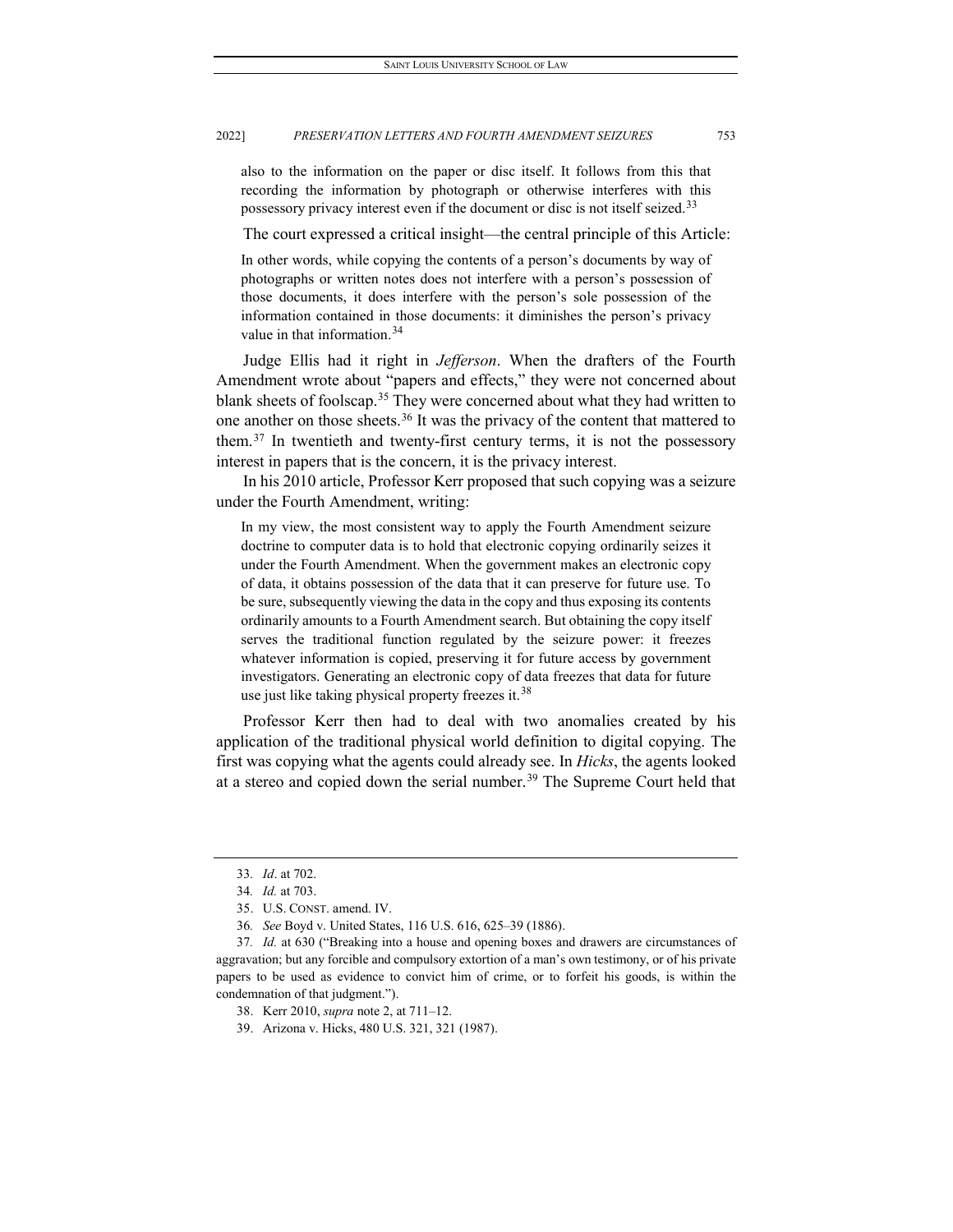writing down the serial number was not a seizure.<sup>[40](#page-6-0)</sup> In *Bills v. Aseltine*,<sup>[41](#page-6-1)</sup> the agents took photos of a search scene. The Sixth Circuit held that this was not a seizure.<sup>[42](#page-6-2)</sup> These were common sense decisions, but if one said that copying information is a seizure, these cases would seem to be seizures. Professor Kerr's solution was to divide copying, which was an aid to the memory of the agent, recording what law enforcement had already seen as in *Hicks* and *Bills*, from copying without seeing the data, for the purpose of freezing it.[43](#page-6-3) Digital copying is freezing and not an aid to memory.<sup>[44](#page-6-4)</sup> Therefore, digital copying is a seizure; writing down or photographing what the agent had already seen is not.<sup>[45](#page-6-5)</sup>

The other anomaly was the actions of government routers on the Internet. Routers on the Internet copy the data that they receive and send it on.<sup>[46](#page-6-6)</sup> They retain it for short periods in case the routers downstream did not receive the communication.[47](#page-6-7) Professor Kerr noted that such copying did not interrupt the usual course of transmission.<sup>[48](#page-6-8)</sup> He compared the Internet router to detained packages, noting that when a package is detained in transit, the government's action interferes with the course of transmission, but the copying by the Internet router did not.<sup>[49](#page-6-9)</sup>

The strict application of Professor Kerr's theory would prohibit law enforcement officers from taking photos of crime scenes, photos of their execution of search warrants, copying serial numbers, and the actions of government routers on the Internet. To avoid these untoward results, Professor Kerr created ad hoc distinctions for cases which either made no sense (*Hicks* and *Bills*), or which would effectively require rethinking having government routers on the Internet.<sup>[50](#page-6-10)</sup> These are, however, "fudge factors"—ad hoc rules to render certain acts of copying not seizures—and do not arise from the definition of seizure. It was not that taking photos of a search scene or the use of government routers on the Internet did not fit the definition of seizure; it was that calling them seizures felt ludicrous. This solution is reminiscent of the efforts to preserve the geocentric view of the universe as evidence grew that the earth circled the sun and not vice versa. Scientists created concepts, such as

<span id="page-6-0"></span><sup>40</sup>*. Id.*

<sup>41.</sup> 958 F.2d 697, 700 (6th Cir. 1992).

<sup>42</sup>*. Id.* at 707.

<sup>43.</sup> Kerr 2010, *supra* note 2, at 717.

<sup>44</sup>*. Id*.

<sup>45</sup>*. Id*.

<span id="page-6-9"></span><span id="page-6-8"></span><span id="page-6-7"></span><span id="page-6-6"></span><span id="page-6-5"></span><span id="page-6-4"></span><span id="page-6-3"></span><span id="page-6-2"></span><span id="page-6-1"></span><sup>46</sup>*. Network Fundamentals—Switches, LANs, Routers, and Other Networking Devices,* UNIV. HOUS. (2022), https://www.uhcl.edu/information-security/tips-best-practices/routers [https://per ma.cc/RA62-AU8X].

<sup>47</sup>*. Id*.

<sup>48.</sup> Kerr 2021*, supra* note 1, at 787–88.

<sup>49.</sup> Kerr 2010, *supra* note 2, at 720–24.

<span id="page-6-10"></span><sup>50</sup>*. Id.* at 714–15.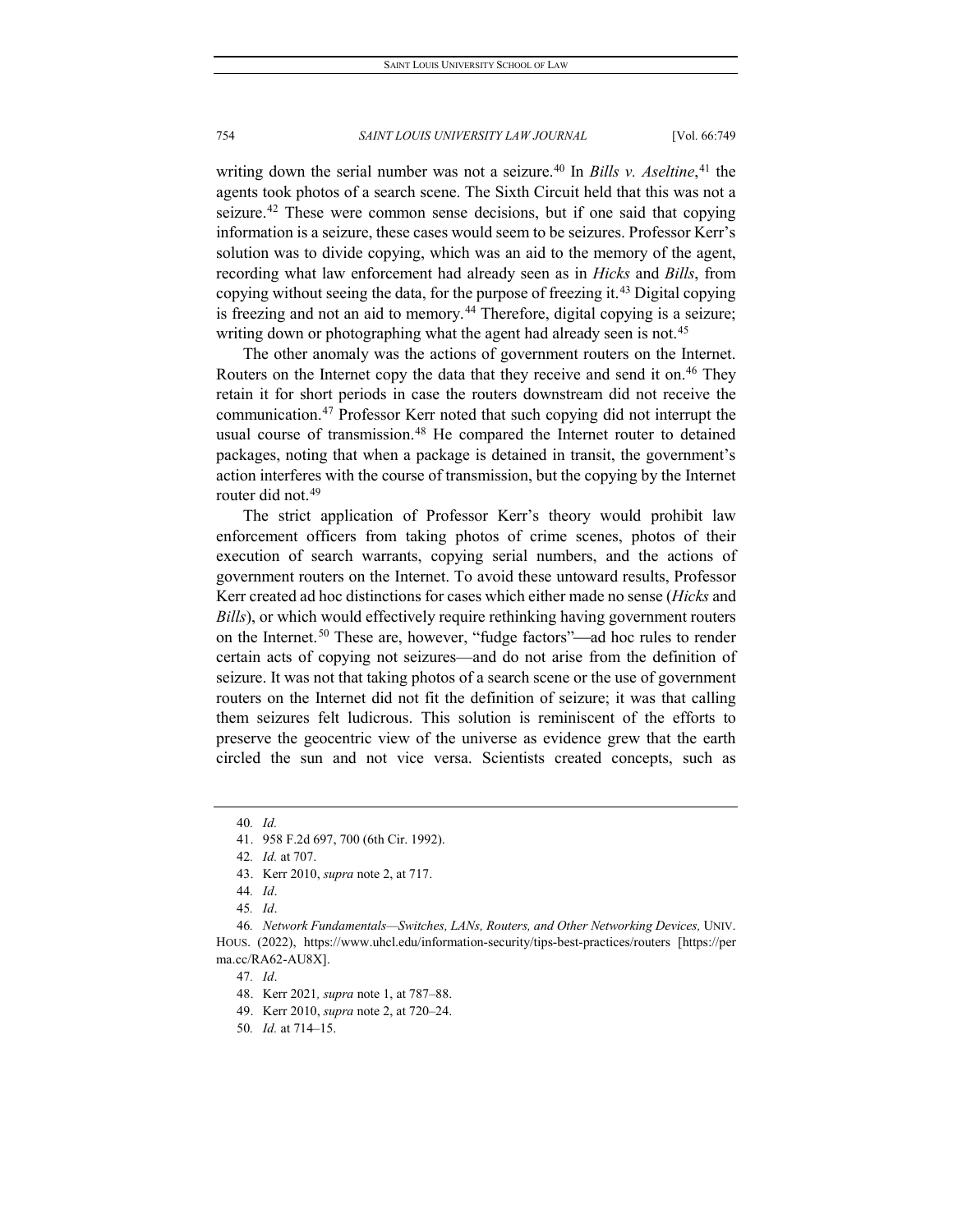epicycles,<sup>[51](#page-7-0)</sup> to explain the evidence, but it only made the system more complicated. Creating ad hoc exceptions—fudge factors—does not make for a consistent body of law.

### II. A PRIVACY APPROACH TO SEIZURES OF DATA

### *A. The Theoretical Framework*

A better solution to the problem of copying is to examine the underlying concerns about physical seizures versus data copying, because they are different. These differences should prompt a reexamination of what constitutes a seizure in the digital world. What troubles us about government copying of data is not the owner's possessory interest in the data. We are not concerned that the government will sell the data or otherwise make economic use it. That may be the concern of the copyright holder, but it is not the concern of the average person over the contents of their e-mail, Facebook messages, or Dropbox account. Nor are we concerned that the owner has lost access to the data. What concerns us is the privacy interest. If the government has a copy of the data, it can search it. While the government did not search Gorshkov's data until after it obtained a warrant, there was the potential for a warrantless search.<sup>[52](#page-7-1)</sup> It is this privacy concern that makes *Gorshkov* feel wrong.[53](#page-7-2) Similarly, we feel that the court got the concept right in *Jefferson* when it recognized that making a perfect copy of a document should be a seizure, even if the police leave the physical paper behind when they depart.<sup>[54](#page-7-3)</sup> As the court in *Jefferson* said, the concern is not with the possession of the document, the concern with copying is that "it diminishes the person's privacy value in that information."<sup>[55](#page-7-4)</sup>

The concern with physical world seizures is different. If the police seize one of your possessions, they have it; you do not. You are unable to make any use of the physical property.[56](#page-7-5) When the police copy data, whether it is copying a computer hard drive or having an Internet Service Provider make a copy, there is no meaningful interference with the use of property. Our concern is with the police looking at it.

<span id="page-7-0"></span><sup>51</sup>*. See* Alexander Raymond Jones, *Ptolemaic System*, ENCYC. BRITANNICA (May 19, 2020), https://www.britannica.com/science/Ptolemaic-system [https://perma.cc/2CAK-DL7W].

<span id="page-7-2"></span><span id="page-7-1"></span><sup>52.</sup> United States v. Gorshkov, No. CR00-550C, 2001 WL 1024026, at \*1 (W.D. Wash. May 23, 2001).

<sup>53</sup>*. Id*. at \*1–2.

<sup>54.</sup> United States v. Jefferson, 571 F. Supp. 2d 696, 703 (E.D. Va. 2008).

<sup>55</sup>*. Id.* at 702.

<span id="page-7-5"></span><span id="page-7-4"></span><span id="page-7-3"></span><sup>56.</sup> When the police seize a container (i.e., suitcase, backpack, cell phone, computer) the concern is both with the possessory interest in the property and the privacy interest in what is in it. Thus, the Supreme Court ruled that the seizure of Riley's telephone was proper because it was taken incident to arrest. It was the privacy concerns that led the Court to require a warrant to copy and search the data inside it. Riley v. California, 573 U.S. 373, 403 (2014).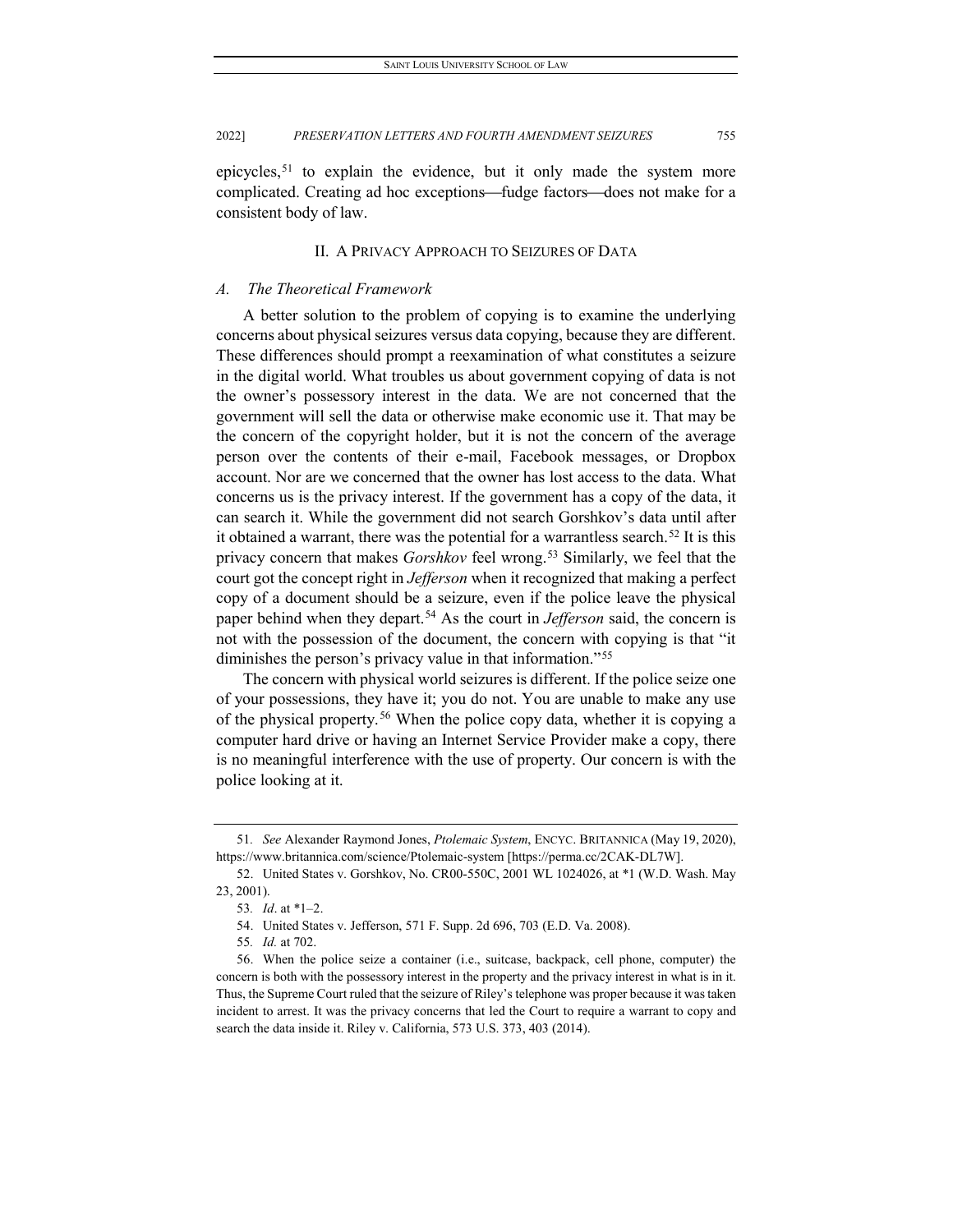Kerr argues for the traditional definition of seizure, but with digital data, he focuses on exclusivity of possession when stating: "The question is, should the law focus on when a person loses exclusive rights to the device, or when a person loses exclusive rights to the data? The law should focus on when the person loses exclusive rights to the data."<sup>[57](#page-8-0)</sup> However, the concern about someone else having a copy of our data is not like that of a copyright holder, concerned that the wrongful possessor will make money from it. Our concern about exclusivity of possession is, at its heart, a concern about our privacy in the data. We alone should determine who gets to see our data. Absent some good reason (for example, probable cause), we should determine whether the government can get to see it.

For this reason, we need to recast what is a seizure of data. This author proposes the following:

A digital seizure occurs when the government copies data (whether it exists in electronic or physical format) for the purpose of letting a law enforcement officer view the data, which the law enforcement officer has not previously been able to view, if the law enforcement officer has ready access to the data as a result of the copying.[58](#page-8-1)

When the officer has already been able to view the data, the privacy interest was lost before the copying. Thus, copying the serial number, in *Hicks*, [59](#page-8-2) or taking a photo of a search scene, in *Bills*, [60](#page-8-3) were not seizures because the police had invaded the privacy interest before they made the copy. The same definition takes care of the government router on the Internet. The router does not copy the data for any human to see. For that reason, the copying by the router is not a seizure.<sup>[61](#page-8-4)</sup>

For the most part, the definition proposed here and Professor Kerr's reach similar results. The copying of Gorshkov's account would be a seizure under either test. Those documents that the agents perused in *Jefferson* and then photographed or described in notes would not have been seized because they had already reviewed them. If the warrant covered those items, or if they could be properly seized under the plain view doctrine, any seizure (physically or digitally) would be proper. On the other hand, if the agents in *Jefferson* had photographed documents without reading them, their actions would have been a seizure.

<sup>57.</sup> Kerr 2010, *supra* note 2, at 712.

<span id="page-8-2"></span><span id="page-8-1"></span><span id="page-8-0"></span><sup>58.</sup> Viewing includes any form of human perception—sight, hearing, etc. Taste, smell, and touch are not yet realities on the Internet, but who knows what will be available in twenty years.

<sup>59.</sup> Arizona v. Hicks, 480 U.S. 321, 325 (1987).

<sup>60.</sup> Bills v. Aseltine, 958 F.2d 697, 700 (6th Cir. 1992).

<span id="page-8-4"></span><span id="page-8-3"></span><sup>61.</sup> This is the old conundrum whether a tree falling in the forest makes a sound if no one hears it. In this case, the author suggests that the answer is that if no one hears it, or will hear it, nothing has been seized.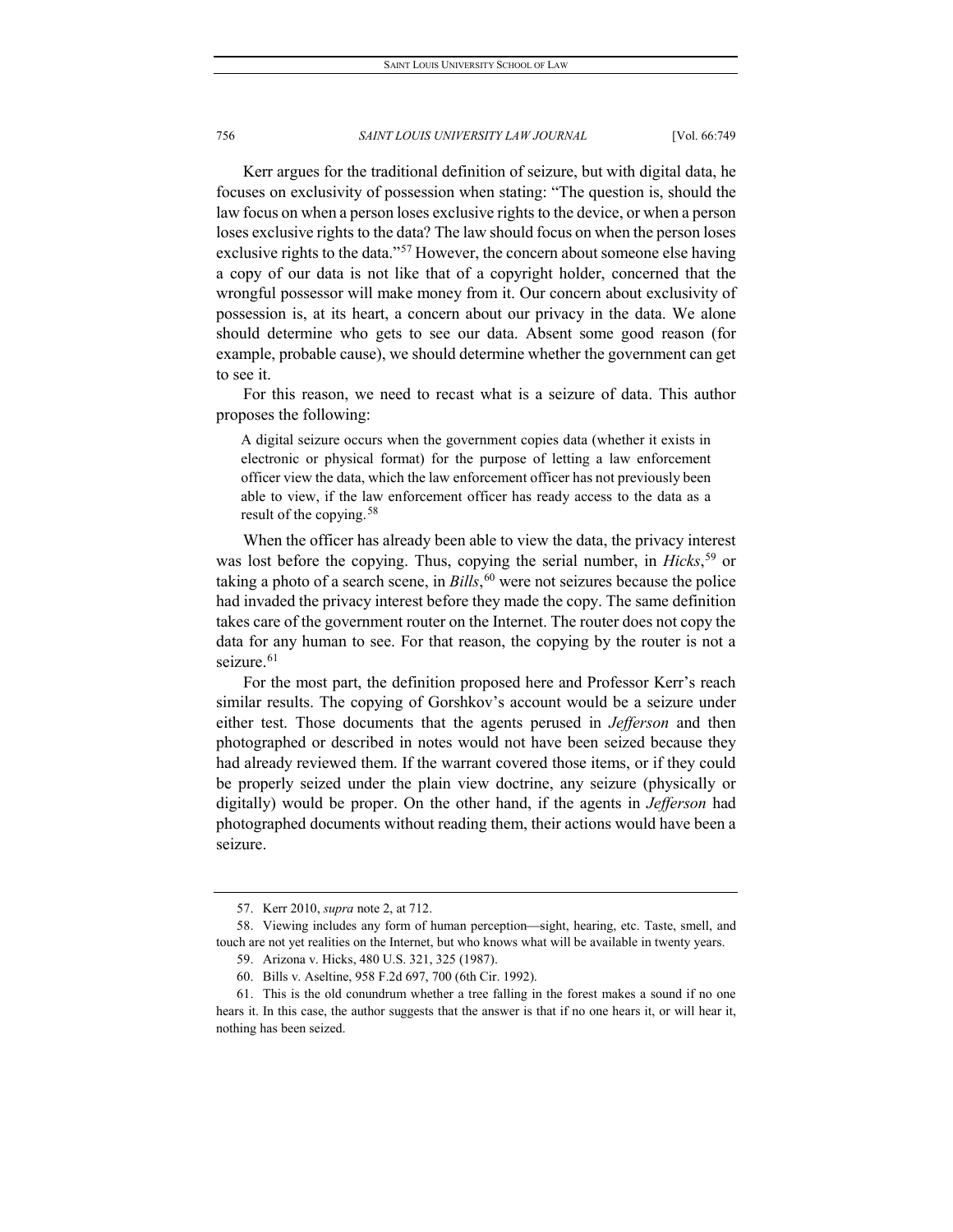The *Jefferson* case does raise a problem that was not involved in its facts. Suppose the agents had looked at a document, concluded it was not within the scope of the warrant or the plain view exception, but photographed it anyway. Did the agents' review of the document remove the privacy right, and does that mean that the photographing is not a seizure? Although the answer is not clear, this author suggests that such copying would not be proper because the original, permissible invasion of the privacy right was very limited. In searching for paper (or digital) files, the law only permits a cursory review to determine if the document is within the scope of the warrant.<sup>[62](#page-9-0)</sup> Although this causes some loss of privacy, the loss is only sufficient to determine if the document is within the scope of the warrant. If a quick scan shows that it is not, the agent must stop reading and move on. Making a copy under these circumstances is a much larger invasion of privacy than permitted by the search authority. The agents should be permitted to make notes that are consistent with what they permissibly saw. For example, during a home office search in the investigation of a fraud case, the agent could note that she came across a copy of the subject's will. The preservation here would match the permissible invasion of privacy and no more. A detailed description of what the subject had bequeathed and to whom would not be proper, unless the agent could seize the will under the warrant. That copying would be a greater invasion of privacy than the law permitted.

Both Kerr's rule and this one also resolve the question of what part of the Fourth Amendment was implicated when the Supreme Court wrote in *Katz*, "[t]he Government's activities in electronically listening to and recording the petitioner's words violated the privacy upon which he justifiably relied while using the telephone booth and thus constituted a 'search and seizure' within the meaning of the Fourth Amendment."[63](#page-9-1) The Court never said whether it was a search or a seizure.<sup>[64](#page-9-2)</sup> Using either test, copying the words spoken by Katz inside the telephone booth was done to hear words the government had not heard before.<sup>[65](#page-9-3)</sup> Under Professor Kerr's test, this was to freeze Katz's words.<sup>[66](#page-9-4)</sup> Under the test proposed above, it is a seizure because the government had no access to Katz's words before the event in question. Using the traditional concept of seizure as Professor Kerr does, the recording of Katz's voice might also have been a seizure because the government had an unauthorized exemplar of Katz's voice—an asset it did not have before. However, we all know that it was not the

<span id="page-9-1"></span><span id="page-9-0"></span><sup>62.</sup> Andresen v. Maryland, 427 U.S. 463, 482 n.11 (1976) ("In searches for papers, it is certain that some innocuous documents will be examined, at least cursorily, in order to determine whether they are, in fact, among those papers authorized to be seized."); United States v. Williams*,* 592 F.3d 511, 519–20 (4th Cir. 2010) (applying the principle to computer searches); United States v. Stabile, 633 F.3d 219, 234 (3d Cir. 2011) (same).

<sup>63.</sup> Katz v. United States, 389 U.S. 347, 353 (1967).

<span id="page-9-2"></span><sup>64</sup>*. See id*.

<span id="page-9-4"></span><span id="page-9-3"></span><sup>65</sup>*. Id*. at 354.

<sup>66.</sup> Kerr 2010*, supra* note 2, at 708.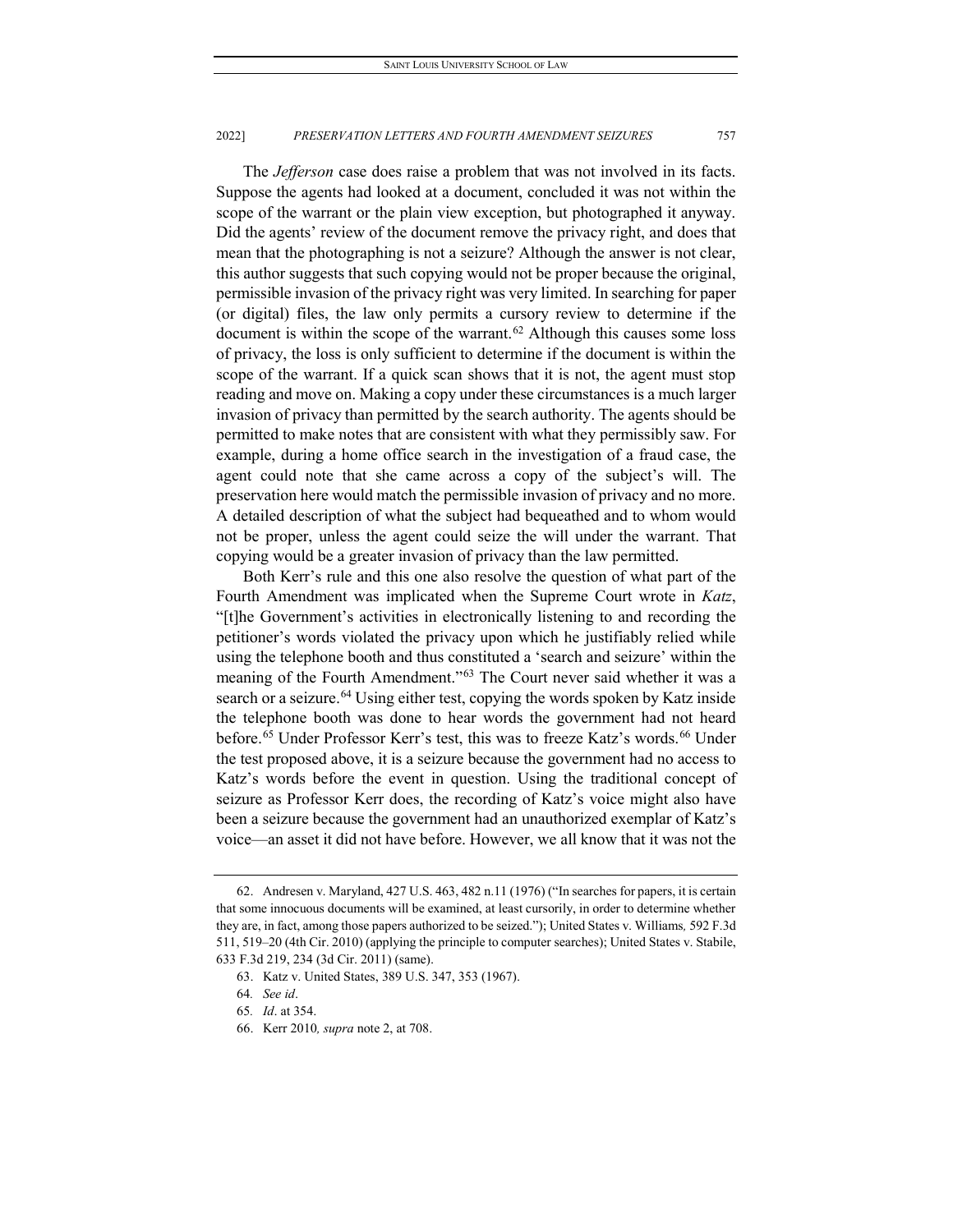sound of Katz's voice, but the content of his words that mattered. That was a privacy concern, not a property concern.

Similarly, under both tests, the making of a consensual recording of a conversation is not a seizure. To Professor Kerr, the recording is an aid to memory.<sup>[67](#page-10-0)</sup> Under the proposed test, the government was entitled to perceive and did perceive the conversation as it was happening.

The proposed test has a parallel to the test in *United States v. Jones,* where the Court held that there was a search when the government "physically occupied private property for the purpose of obtaining information."[68](#page-10-1) Here, under the proposed test, we can say that there is a seizure when the government makes a copy for the purpose of obtaining information. If it already has the information, the copying is not a seizure because the government has already obtained the information. If the purpose of the copying is not to obtain information for human perception, as is true for the government router on the Internet, it is not a seizure. This is a consequence of focusing on the privacy interest that this author suggests is at the heart of the digital copying problem.

This focus on human acquisition to learn something new has a statutory parallel in the Wiretap Act. Section 2510(4) defines "intercept" to mean "the aural or other acquisition of the contents of any wire, electronic, or oral communication."[69](#page-10-2) The Wiretap Act has a venue provision that only allows a judge to approve an interception "within the territorial jurisdiction of the court in which the judge is sitting."[70](#page-10-3) The cases conclude that, even if the connection to the telephone line occurs in one jurisdiction, the relevant jurisdiction for determining the location of the interception is the listening post, the place at which humans perceive the content of the communication.<sup>[71](#page-10-4)</sup> From a physical perspective, the communication was "seized" at the point of insertion of the wiretap into the stream of communication. However, the law is concerned with the acquisition of the content by humans. The location of human perception determines where the seizure took place.<sup>[72](#page-10-5)</sup>

Applying Wiretap Act ideas here means that we do not care about the Internet router, not because it does not change the path of the packets of data, but because no human looks at it. Similarly, we are not upset about the police photographing or writing down the things that they see, because they have already seen them.

<sup>67</sup>*. Id.* at 715.

<sup>68.</sup> United States v. Jones, 565 U.S. 400, 404 (2012).

<sup>69.</sup> 18 U.S.C. § 2510(4).

<sup>70</sup>*. Id*. § 2518(3).

<span id="page-10-5"></span><span id="page-10-4"></span><span id="page-10-3"></span><span id="page-10-2"></span><span id="page-10-1"></span><span id="page-10-0"></span><sup>71</sup>*. See e.g.*, Dahda v. United States, 138 S. Ct. 1491, 1495 (2018); United States v. Rodriguez, 968 F.2d 130, 136 (2d Cir. 1992); United States v. Denman, 100 F.3d 399, 402–03 (5th Cir. 1996); United States v. Jackson, 207 F.3d 910, 914 (7th Cir. 2000).

<sup>72.</sup> *See id.*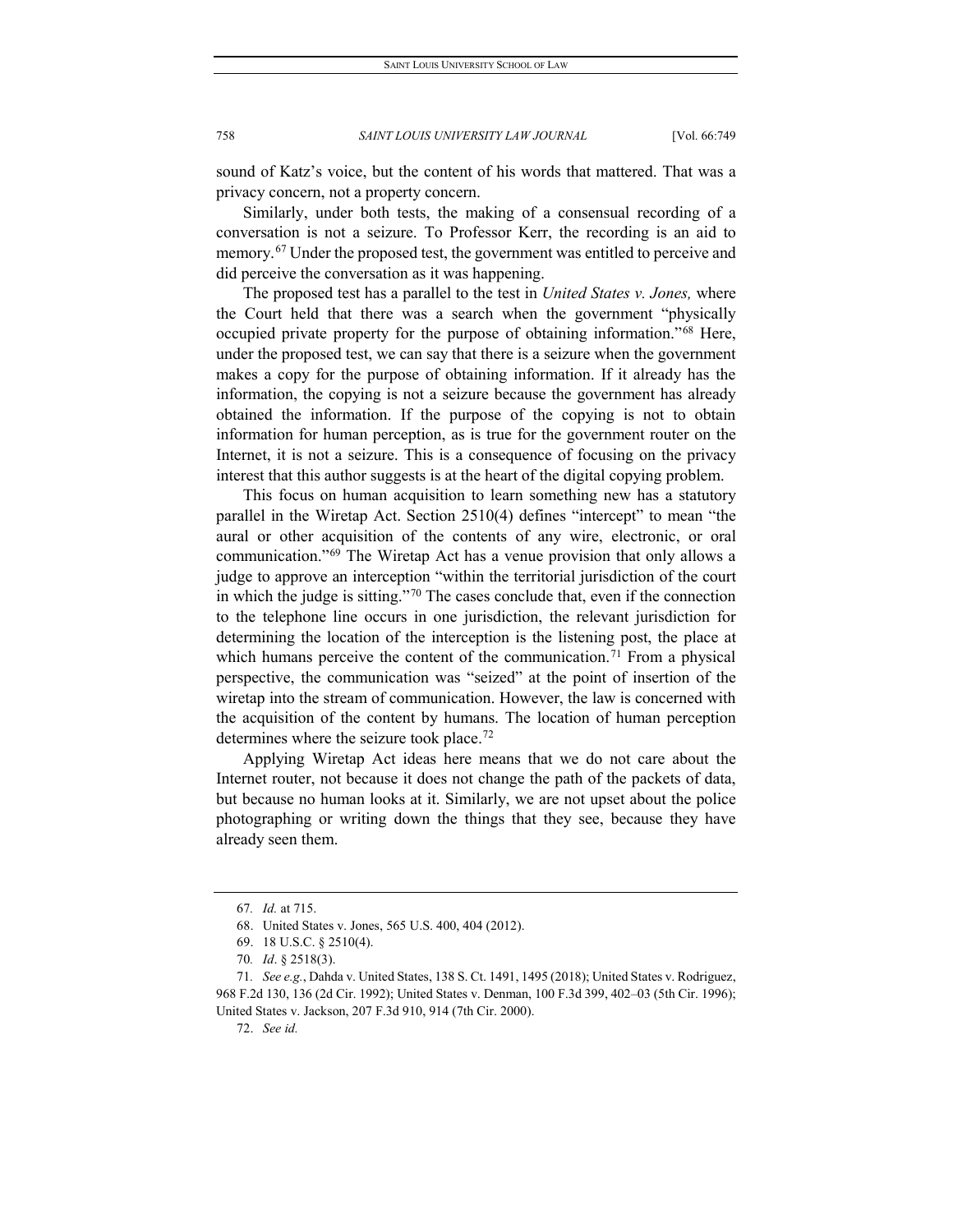### III. PRESERVATION UNDER THE STORED COMMUNICATIONS ACT

The Stored Communications Act ("SCA"[\)73](#page-11-0) regulates government access to data that customers store with cloud providers. Google, Microsoft, Yahoo!, Apple, Twitter, Facebook, and Dropbox are examples of such providers. The SCA and recent court decisions require the government to obtain a search warrant whenever it wants to obtain user content in an account.<sup>74</sup> Because so many criminal cases today involve electronic evidence, good investigators think about cloud accounts, such as e-mail and social media, at the start of any investigation. However, at the start of an investigation, law enforcement officers usually do not have probable cause to obtain a search warrant for an account. Cloud accounts and their contents are readily deleted. The SCA provides a solution that prevents destruction of the contents of the account for a limited time, while simultaneously preserving the privacy of the contents.<sup>[75](#page-11-2)</sup>

Section 2703(f) provides that upon receiving governmental entity requests, a provider must "take all necessary steps to preserve records and other evidence in its possession pending the issuance of a court order or other process."[76](#page-11-3) In short, the provider must make a copy of the contents of the account.<sup>[77](#page-11-4)</sup> The law requires the provider to keep this copy for ninety days and allows the government a single ninety-day extension.<sup>[78](#page-11-5)</sup> Thus, the law gives the government six months to acquire sufficient evidence for a search warrant.<sup>[79](#page-11-6)</sup> During that time, the provider holds the copy and is not allowed to give it to the government without a search warrant.<sup>[80](#page-11-7)</sup> This action has no impact on the customer's ability to use the account or to have access to the data it contains. However, preservation does thwart a customer's efforts to delete contents, which might be evidence of the crime under investigation. While the customer can make deletions, the preserved copy is the record of the account as of the date of preservation.<sup>[81](#page-11-8)</sup> If the government returns with a search warrant within 180 days, the provider will have the preserved copy to disclose.

Consider an all too real-world example of this preservation power and the need for it. During the insurrectionist attack on Congress on January 6, 2021, many of those who invaded the Capitol carried their cell phones and took

<span id="page-11-0"></span><sup>73.</sup> The Stored Communications Act is found at 18 U.S.C. § 2701 *et seq.* The portion that regulates how the government can obtain data from providers is found at Section 2703.

<span id="page-11-5"></span><span id="page-11-4"></span><span id="page-11-3"></span><span id="page-11-2"></span><span id="page-11-1"></span><sup>74.</sup> United States v. Warshak, 631 F.3d 266 (6th Cir. 2010); *see also* Carpenter v. United States, 138 S. Ct. 2206, 2230 (2018) (Kennedy, J., dissenting).

<sup>75.</sup> 18 U.S.C. § 2703(f).

<sup>76</sup>*. Id*. § 2703(f)(1).

<sup>77</sup>*. Id*.

<sup>78</sup>*. Id*.

<sup>79</sup>*. Id*.

<span id="page-11-7"></span><span id="page-11-6"></span><sup>80.</sup> 18 U.S.C. §§ 2702(a), (b)(2).

<span id="page-11-8"></span><sup>81</sup>*. See* Part V *infra* for the issues that this may raise.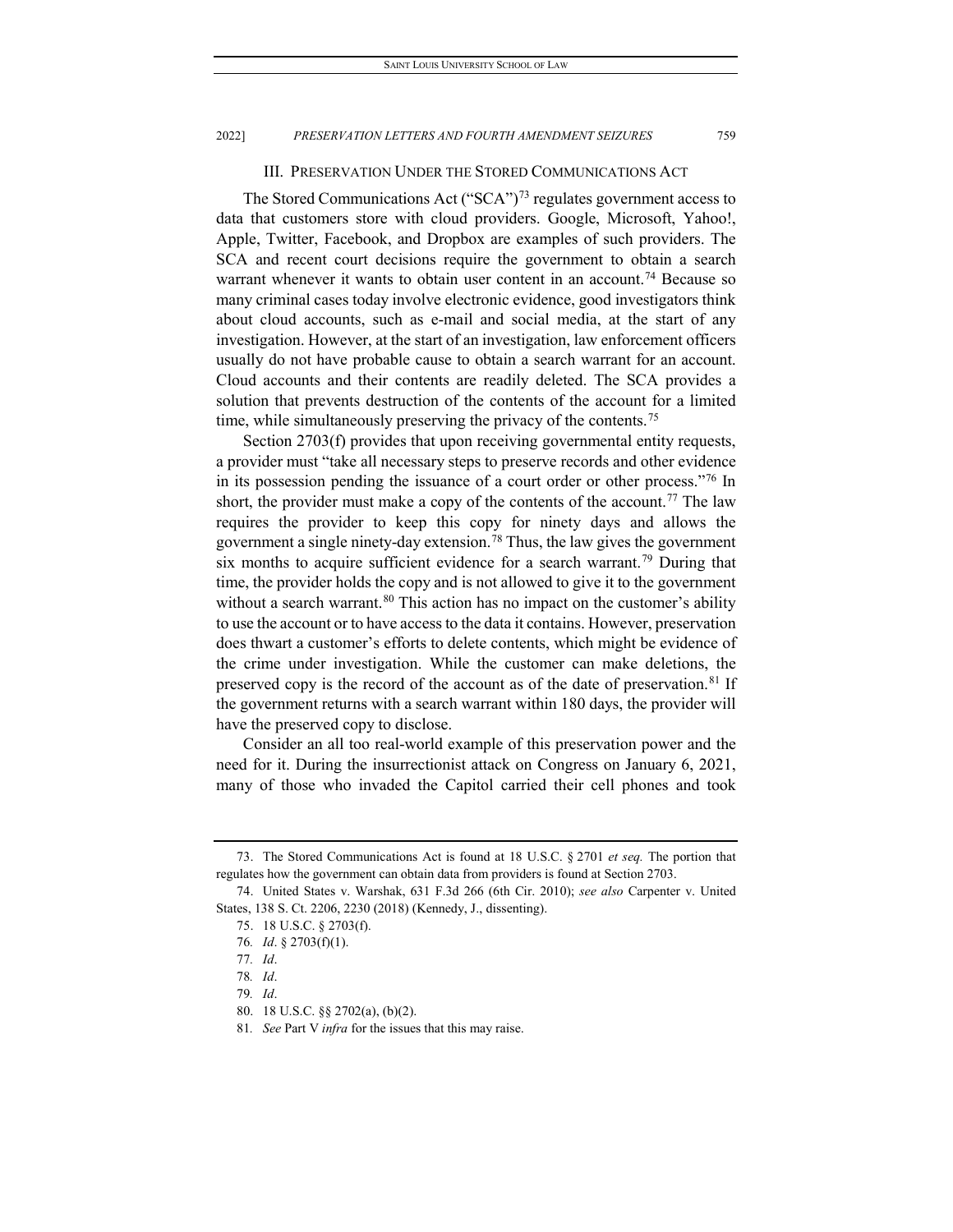photographs and videos.[82](#page-12-0) Many participants posted these to online sites, and the work began immediately to identify the perpetrators.

As someone who conducted investigations in which cloud data was evidence, this author suggests the logical steps any investigator would take. After seeing a social media post containing of one of these videos or photographs, investigators would send a preservation letter to the specific social media provider to preserve the posting account. That would have happened hundreds of times in the days following the assault. Investigators would then work to develop probable cause to search the contents of that account. If a provider offered electronic communication services (e.g., Facebook messenger), an investigator would try to find facts to support a warrant to gain access to communications that related to any planning for the attack, as well as any communications during or after. The investigator would also look for evidence of other accounts belonging to this person to develop a full picture of their role and plans.<sup>[83](#page-12-1)</sup> Communications with others about the assault would provide leads to follow up, likely resulting in preservation letters for the accounts of those persons and efforts to search them as well. However, in this author's experience, it takes weeks to get a response to a search warrant.<sup>[84](#page-12-2)</sup> Thus, preservation for an extended period is essential.

### IV. IS PRESERVATION UNDER THE STORED COMMUNICATIONS ACT A SEIZURE?

In the 2010 article, Professor Kerr suggested that the use of preservation letters under § 2703(f) is a seizure.<sup>[85](#page-12-3)</sup> He has now expanded on it in his new article, devoted exclusively to this topic. $86$  He suggests that when the government makes the request of the provider, the copying is government action, and that it is a seizure.<sup>[87](#page-12-5)</sup> Applying his 2010 idea of seizure (copying as freezing) to the traditional rules about when a private search constitutes government

<span id="page-12-0"></span><sup>82.</sup> Kat Lonsdor et al., *A Timeline of How the Jan. 6 Attack Unfolded—Including Who Said What and When*, NPR (Jan. 5, 2022), https://www.npr.org/2022/01/05/1069977469/a-timeline-ofhow-the-jan-6-attack-unfolded-including-who-said-what-and-when [https://perma.cc/8Y2R-54 TM].

<span id="page-12-1"></span><sup>83.</sup> The author has not discussed these cases with any prosecutor involved, but an examination of those charged confirms that social media provided very useful evidence for the government's case. *See* U.S. DEP'T JUST., U.S. ATT'YS OFF. D.C., CAPITOL BREACH CASES, https://www.justice .gov/usao-dc/capitol-breach-cases (last visited Apr. 4, 2022). As examples, the case against Jared Hunter Adams relied upon data from Instagram and Google, No. 1:21-CR-212; the case against Alvear Gonzalez used data from Snapchat, No. 1:21-CR-115; the case against Gina Bisignano used data from Twitter, No. 1:21-CR-36; and the case against James Bonet used data from Facebook, No. 1:21-CR-121.

<span id="page-12-2"></span><sup>84.</sup> Google often took two months or longer to provide a response to a search warrant.

<span id="page-12-3"></span><sup>85.</sup> Kerr 2010, *supra* note 2, at 723–24.

<sup>86.</sup> Kerr 2021, *supra* note 1.

<span id="page-12-5"></span><span id="page-12-4"></span><sup>87</sup>*. Id*. at 702.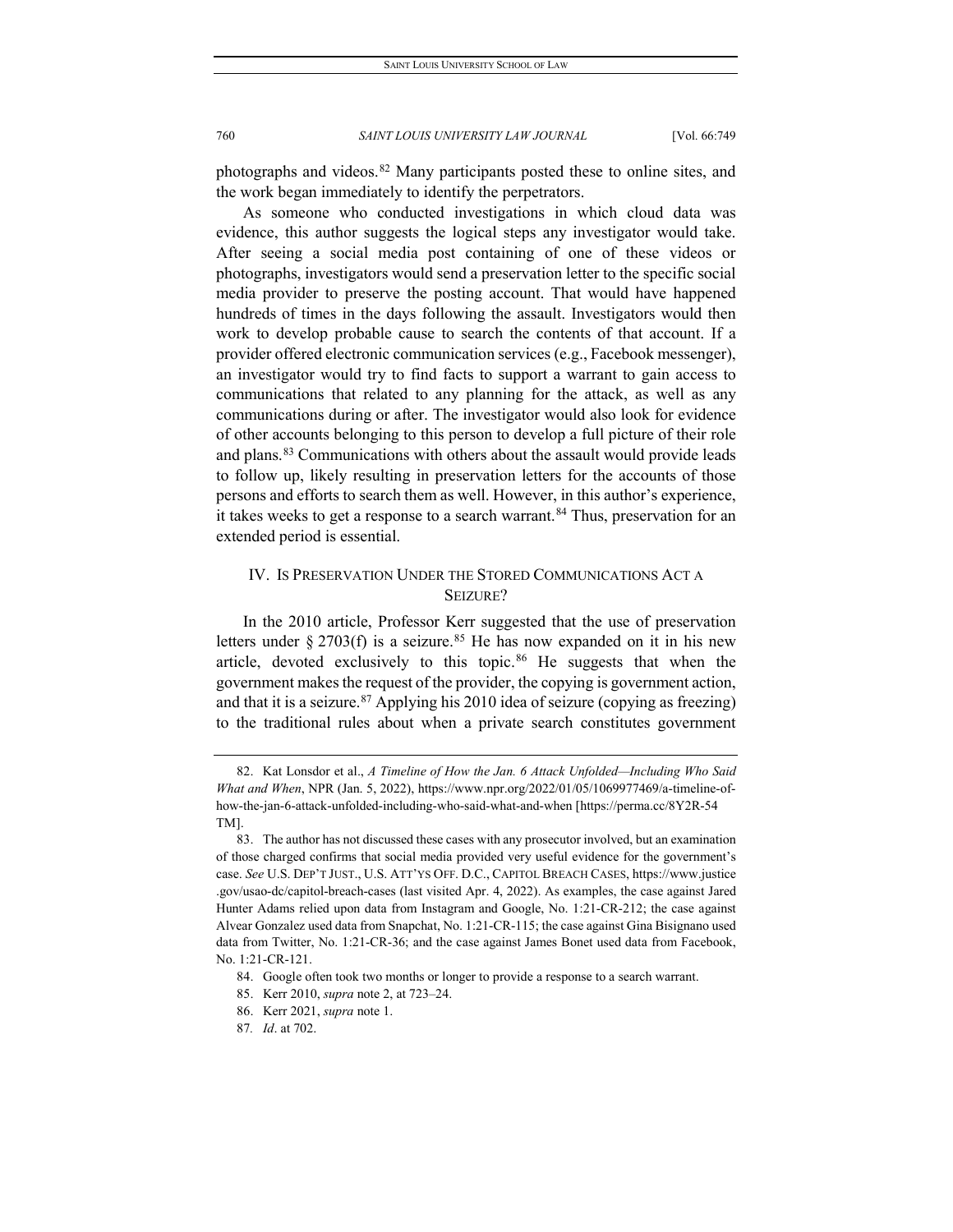action, he concludes that the copying is a seizure.<sup>[88](#page-13-0)</sup> He then concludes that to allow a brief seizure (a few hours) the government needs reasonable suspicion, citing physical world cases involving the detention of objects.<sup>[89](#page-13-1)</sup> When the government has probable cause, he would permit warrantless copying for twenty to thirty days. Again, he cites physical world seizure cases for this point.<sup>[90](#page-13-2)</sup>

Professor Kerr first proposed this argument in 2010. He has spoken to organizations of criminal defense attorneys suggesting that they raise this question,  $91$  and he has posted a short summary of this argument on the Volokh Conspiracy.<sup>[92](#page-13-4)</sup> Yet, there are almost no cases on the subject.<sup>[93](#page-13-5)</sup> Defense attorneys have not taken up his challenge. Prosecutors and providers continue to use the preservation process. That suggests that most people believe that when the provider makes a copy, but the government cannot see it until it provides a search warrant, there is no seizure. According to Professor Kerr, however, this is a seizure because an agent of the government (the Internet Service Provider ("ISP") acting on a government request) has made a copy, and the government has not seen it before.<sup>[94](#page-13-6)</sup> This author suggests that the preservation letter is like the *Gorshkov* case, only on the other side of the looking glass. We do not feel this is a seizure because the subscriber has not lost access to anything, but unlike in *Gorshkov*, the government has not gotten access to anything. Calling this a seizure seems just as odd as saying that what happened in *Gorshkov* was not a seizure.

### *A. Even Under a Traditional Definition of Seizure, Preservation Under § 2703(f) is not a Seizure*

In his new article, Professor Kerr takes his new concept of seizure—copying to freeze data—and applies standard physical world law to it.<sup>[95](#page-13-7)</sup> Because the ISP acts at the request of the government, and because the statute requires the ISP to preserve a copy, this would be considered government action.<sup>96</sup> Thus, he determines it is a seizure. In the physical world, a warrantless seizure can only last for a brief time. No cases permit a warrantless seizure of a physical object for 180 days, so Professor Kerr argues that the preservation process violates the

<sup>88</sup>*. Id*. at 711.

<sup>89</sup>*. Id*. at 754–55.

<sup>90</sup>*. Id.* at 755–57.

<sup>91.</sup> Kerr 2021, *supra* note 1, at 705.

<span id="page-13-7"></span><span id="page-13-6"></span><span id="page-13-5"></span><span id="page-13-4"></span><span id="page-13-3"></span><span id="page-13-2"></span><span id="page-13-1"></span><span id="page-13-0"></span><sup>92</sup>*. See* Orin S. Kerr, *The Fourth Amendment and Email Preservation Letters*, WASH. POST (Oct. 28, 2016), https://www.washingtonpost.com/news/volokh-conspiracy/wp/2016/10/28/thefourth-amendment-and-email-preservation-letters/ [https://perma.cc/437G-B82T].

<sup>93.</sup> Kerr 2021, *supra* note 1, at 758.

<sup>94</sup>*. Id.* at 783.

<sup>95</sup>*. Id.* at 757.

<span id="page-13-8"></span><sup>96.</sup> Skinner v. Ry. Labor Executives' Ass'n, 489 U.S. 602, 614 (1989).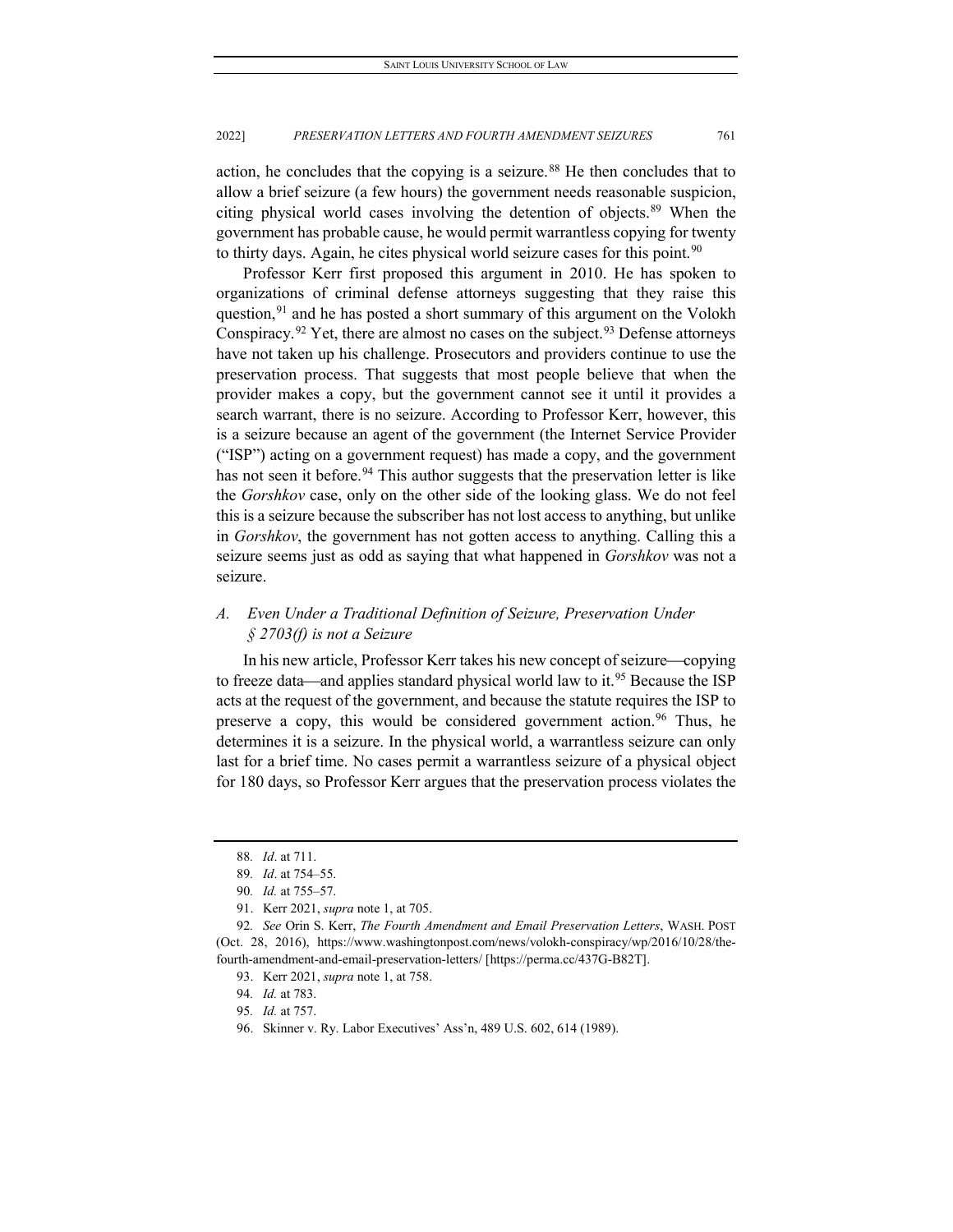Fourth Amendment.<sup>[97](#page-14-0)</sup> The new article does not make it clear why we should be open to a new concept of seizure for digital evidence (one that defines seizure as copying for freezing, but not copying for memory), but at the same time, not re-examine the collateral issues, such as the time limits for warrantless copying of items, that should go with such a rethinking.

This Section first suggests that even using physical world thinking, the preservation is not a seizure even though the acts of the ISP are done at the government's request. Further, even using the physical world thinking, the time periods offered by Professor Kerr do not make sense. Finally, in examining the preservation letter under the light of the privacy analysis, this author concludes there is no seizure.

1. Caselaw Suggests That Preservation is Not a Seizure Under Physical World Standards

Before turning to the new proposed approach, the author believes that Professor Kerr is wrong in his assertion that preservation is a seizure, even under physical world standards. Kerr cites two cases, *United States v. Place*[98](#page-14-1) and *United States v. LaFrance*, [99](#page-14-2) for the proposition that seizures based upon reasonable suspicion must be quite brief. In *Place*, agents stopped Place as he landed at LaGuardia airport.<sup>[100](#page-14-3)</sup> When he would not consent to the search of his luggage, they detained it and took it to Kennedy Airport where it was subject to a dog sniff.<sup>101</sup> It took ninety minutes from the seizure until the dog alerted to the luggage. Because it was Friday afternoon, the agents held the luggage and obtained a search warrant on the following Monday. The Court held that ninety minutes was too long of a seizure.<sup>[102](#page-14-5)</sup> What influenced the Court was not just that the seizure deprived Place of his possessory interest in his bags, but also holding his baggage effectively detained him.<sup>[103](#page-14-6)</sup> With the preservation of an account, the account holder neither loses access to the data nor their freedom of movement.

*LaFrance* makes an even stronger case for preservation not being a seizure. LaFrance involved the shipment of drugs by FedEx.<sup>[104](#page-14-7)</sup> The FedEx contract obligated it to deliver the package to the recipient by noon on the day of seizure.<sup>[105](#page-14-8)</sup> At 9:03 AM, the police asked FedEx to hold the package; somewhere

<span id="page-14-0"></span><sup>97.</sup> Kerr 2021, *supra* note 1, at 754–55.

<sup>98.</sup> 462 U.S. 696, 715 (1983).

<sup>99.</sup> 879 F.2d 1, 10 (1st Cir. 1989).

<sup>100</sup>*. Place*, 462 U.S. at 698.

<sup>101</sup>*. Id*. at 699.

<sup>102</sup>*. Id.* at 709–10.

<span id="page-14-8"></span><span id="page-14-7"></span><span id="page-14-6"></span><span id="page-14-5"></span><span id="page-14-4"></span><span id="page-14-3"></span><span id="page-14-2"></span><span id="page-14-1"></span><sup>103.</sup> United States v. Place, 462 U.S. 696, 708–09 (1983) ("Nevertheless, such a seizure can effectively restrain the person since he is subjected to the possible disruption of his travel plans in order to remain with his luggage or to arrange for its return.").

<sup>104.</sup> United States v. LaFrance, 879 F.2d 1, 2 (1st Cir. 1989).

<sup>105</sup>*. Id*. at 3.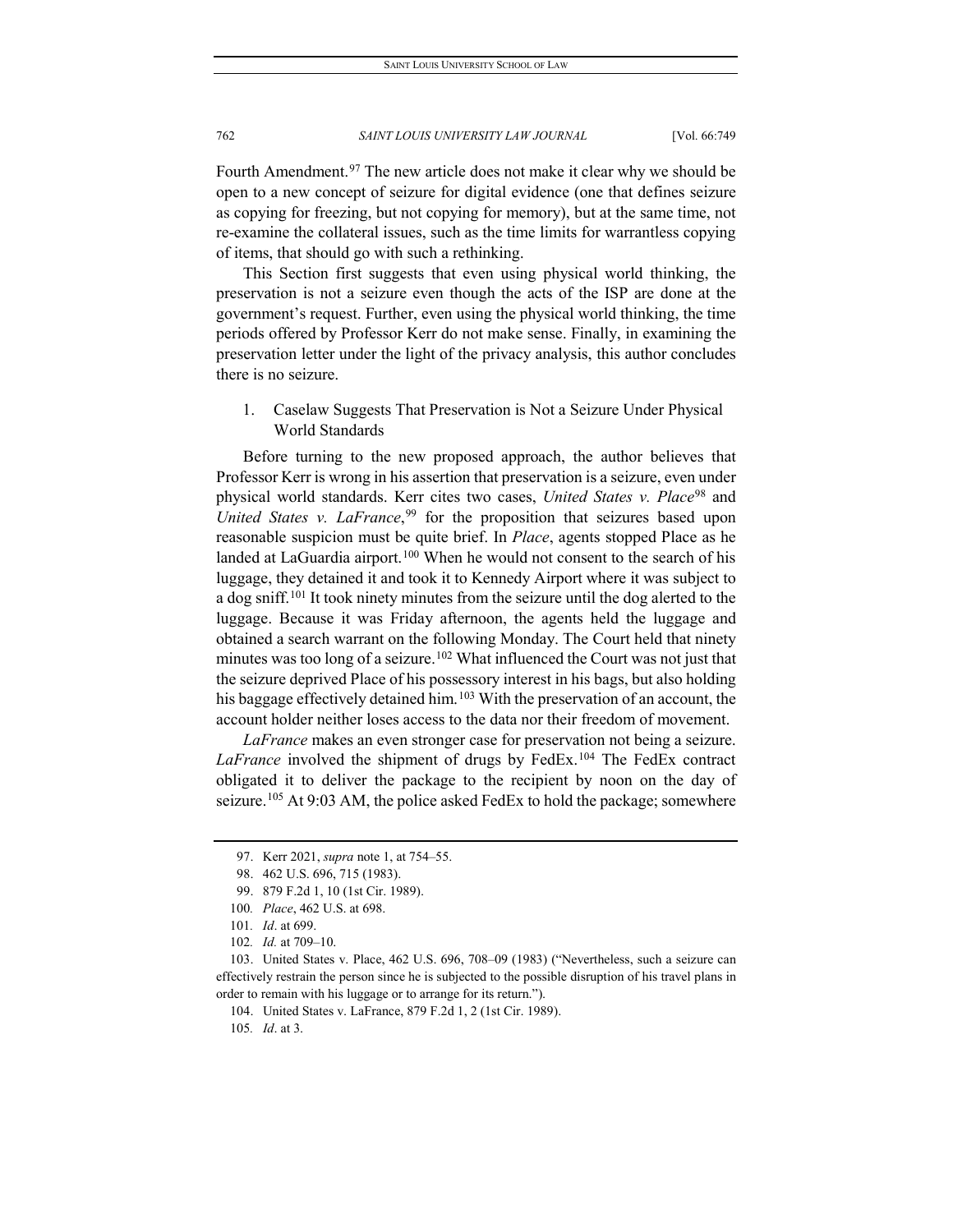around 9:20 AM, the police requested that FedEx deliver the package to the police station.[106](#page-15-0) It arrived at 12:45 PM; the dog sniff test began at 1:15 PM and ended by 2:15 PM.<sup>[107](#page-15-1)</sup> The court measured the time of detention from noon, when the package should have been delivered.<sup>[108](#page-15-2)</sup> In other words, there was no interference with the defendant's possessory interest in the package until he was contractually due to receive it. The time of deprivation was measured from that point, even though the police had exercised dominion and control over the package earlier. If this scenario had taken place with an ISP account, the owner would have access to the account before 9:03 AM, after 9:03 AM, and so on until such time as the account holder or the provider decided to shut the account down. With preservation, the ISP meets its contractual obligation to deliver the data whenever and wherever the user wants it. It is difficult to see how this is a meaningful interference with the possessory interest in the property.

Changing the facts of *LaFrance* only slightly makes the result even more clear. If the police had called FedEx and asked them to hold a package, then they went to FedEx the same day, wrote down information from the package label, and told FedEx to continue with the delivery of the package, whether there has been a seizure depends on whether the delivery of the package was delayed. If the actions of the agents did not slow the delivery (e.g., it was put on the same outgoing truck it had been scheduled to be put on and FedEx had delivered the package at noon), the actions would not be a seizure under the Fourth Amendment.

In *United States v. Va Lerie*, [109](#page-15-3) the police pulled the luggage from the luggage compartment of a Greyhound bus on which Va Lerie was a passenger. In rejecting his claim that removing the luggage from the bus constituted a seizure, the court gave as one of its reasons the fact that there was no basis to believe that the luggage would not have been put back on the bus in time for its departure.<sup>[110](#page-15-4)</sup> The court dealt with the three major concerns of seizure, writing,

[R]eversing the district court's seizure decision, we hold such conduct did not constitute a seizure, because the removal of the luggage did not (1) delay Va Lerie's travel or significantly impact Va Lerie's freedom of movement, (2) delay the timely delivery of the checked luggage, or (3) deprive Greyhound of its custody of the checked luggage.<sup>[111](#page-15-5)</sup>

On the second point—delaying delivery—the court noted that Va Lerie consented to the search of the luggage after it had been removed from the bus.<sup>112</sup>

<sup>106</sup>*. Id*.

<sup>107</sup>*. Id.* at 3.

<sup>108</sup>*. Id.* at 7.

<span id="page-15-6"></span><span id="page-15-5"></span><span id="page-15-4"></span><span id="page-15-3"></span><span id="page-15-2"></span><span id="page-15-1"></span><span id="page-15-0"></span><sup>109.</sup> United States v. Va Lerie, 424 F.3d 694, 696 (8th Cir. 2005) (en banc) (the defendant's luggage was taken off of a Greyhound bus on which he was traveling).

<sup>110</sup>*. See id.* at 707.

<sup>111</sup>*. Id.* at 696.

<sup>112</sup>*. Id.* at 709–10.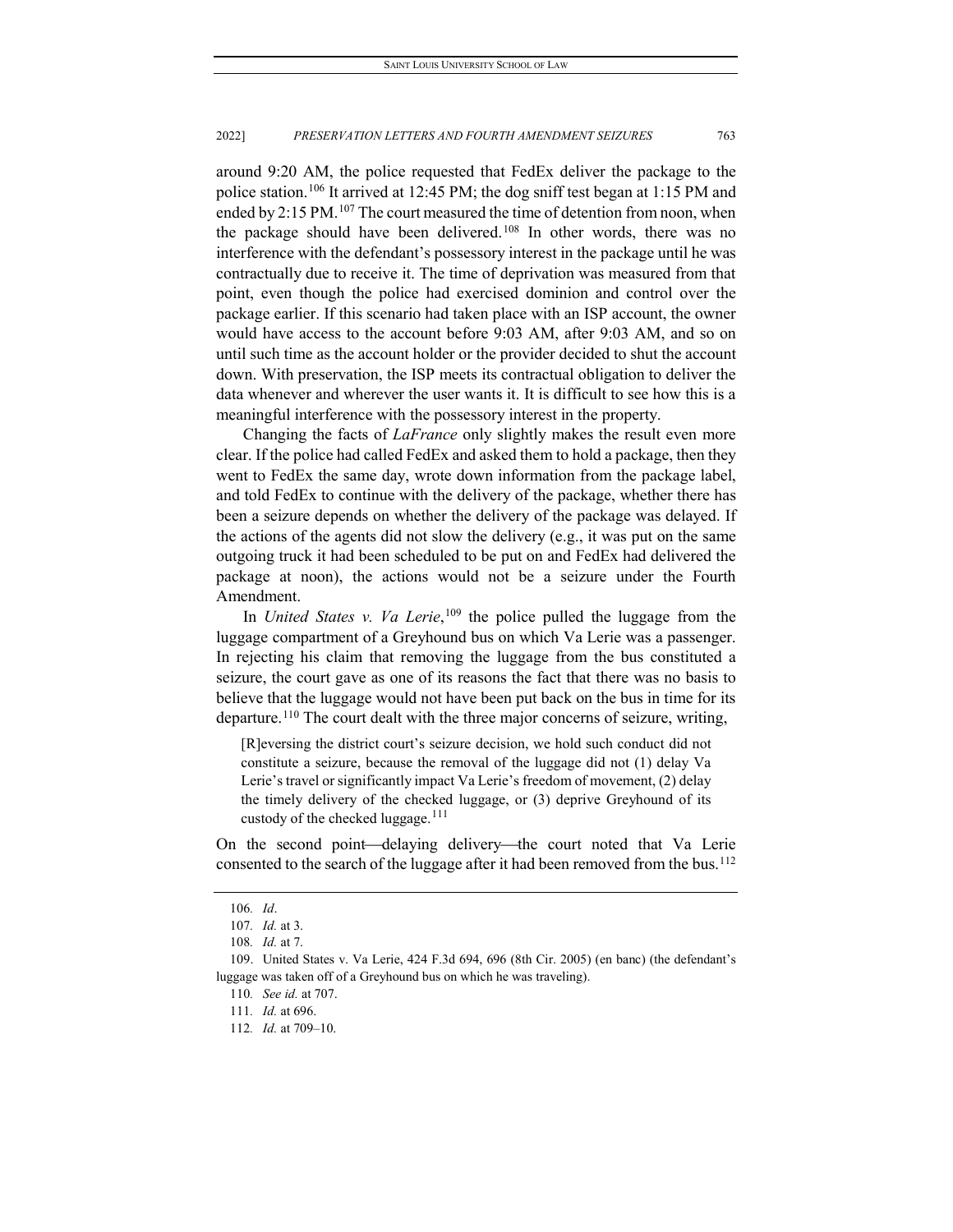In rejecting the idea that the police action was a seizure before his consent, the court wrote, "the NSP's removal of Va Lerie's checked luggage from the bus did not affect the timely delivery of the luggage. No evidence suggests the luggage would not have been placed back on the bus for transport to its destination had it not been for the discovery of illegal drugs."<sup>[113](#page-16-0)</sup>

When the ISP makes a copy after receiving a preservation letter, following the paradigm of *Place*, *LaFrance*, and *Va Lerie*, nothing interferes with the subscriber's personal freedom, there is not even a second's delay in the user's access to her data, and the data never leaves the custody of the ISP. If this would not be a seizure in the physical world, it is difficult to find a rationale that makes it a seizure in the digital world. Moreover, in the physical world examples, the government agents had their hands on the luggage and packages. With a preservation letter, the government does not obtain a copy of the data and cannot see the data until it produces the necessary legal process, usually a search warrant. The ISP is forbidden to turn it over without such process.<sup>114</sup>

Owner access to the data was also one of the facts that influenced the court in *United States v. Laist*. [115](#page-16-2) Laist allowed FBI agents to take his computers and drives and consented to a search.<sup>[116](#page-16-3)</sup> Before the agents took away the devices, Laist asked if he could copy the files he needed for school.<sup>[117](#page-16-4)</sup> The agents allowed him to "download whatever he wanted to download," and Laist "did take off what he thought he needed at that time."<sup>[118](#page-16-5)</sup> A few days later, Laist revoked his consent, but the FBI waited twenty-five days before preparing a search warrant.<sup>[119](#page-16-6)</sup> The issue was whether the delay in obtaining the warrant violated the Fourth Amendment.<sup>[120](#page-16-7)</sup> In deciding not to suppress the evidence, the court gave weight to the fact that Laist had been permitted to copy whatever "he thought he needed at the time." $121$  The fact that Laist had the data he wanted, even though he no longer had possession of his device, was an important fact for the court.<sup>[122](#page-16-9)</sup>

In *Laist*, what happened was clearly a seizure—the defendant did not have the use of his computers at all. But access to the data was an important factor in the decision on the question of delay in obtaining the warrant.<sup>[123](#page-16-10)</sup> Consider, however, that although he was allowed to copy whatever he thought he needed,

<span id="page-16-0"></span><sup>113</sup>*. Id.* at 708.

<span id="page-16-1"></span><sup>114.</sup> 18 U.S.C. §§ 2702, 2703(a).

<span id="page-16-2"></span><sup>115.</sup> 702 F.3d 608, 616 (11th Cir. 2012).

<span id="page-16-3"></span><sup>116</sup>*. Id.* at 610–11.

<span id="page-16-4"></span><sup>117</sup>*. Id*. at 611.

<span id="page-16-5"></span><sup>118</sup>*. Id.*

<span id="page-16-6"></span><sup>119</sup>*. Id.* at 611–12.

<span id="page-16-7"></span><sup>120.</sup> United States v. Laist, 702 F.3d 608, 612 (11th Cir. 2012).

<span id="page-16-8"></span><sup>121</sup>*. Id.* at 611.

<span id="page-16-9"></span><sup>122</sup>*. Id.* at 616.

<span id="page-16-10"></span><sup>123</sup>*. Id*.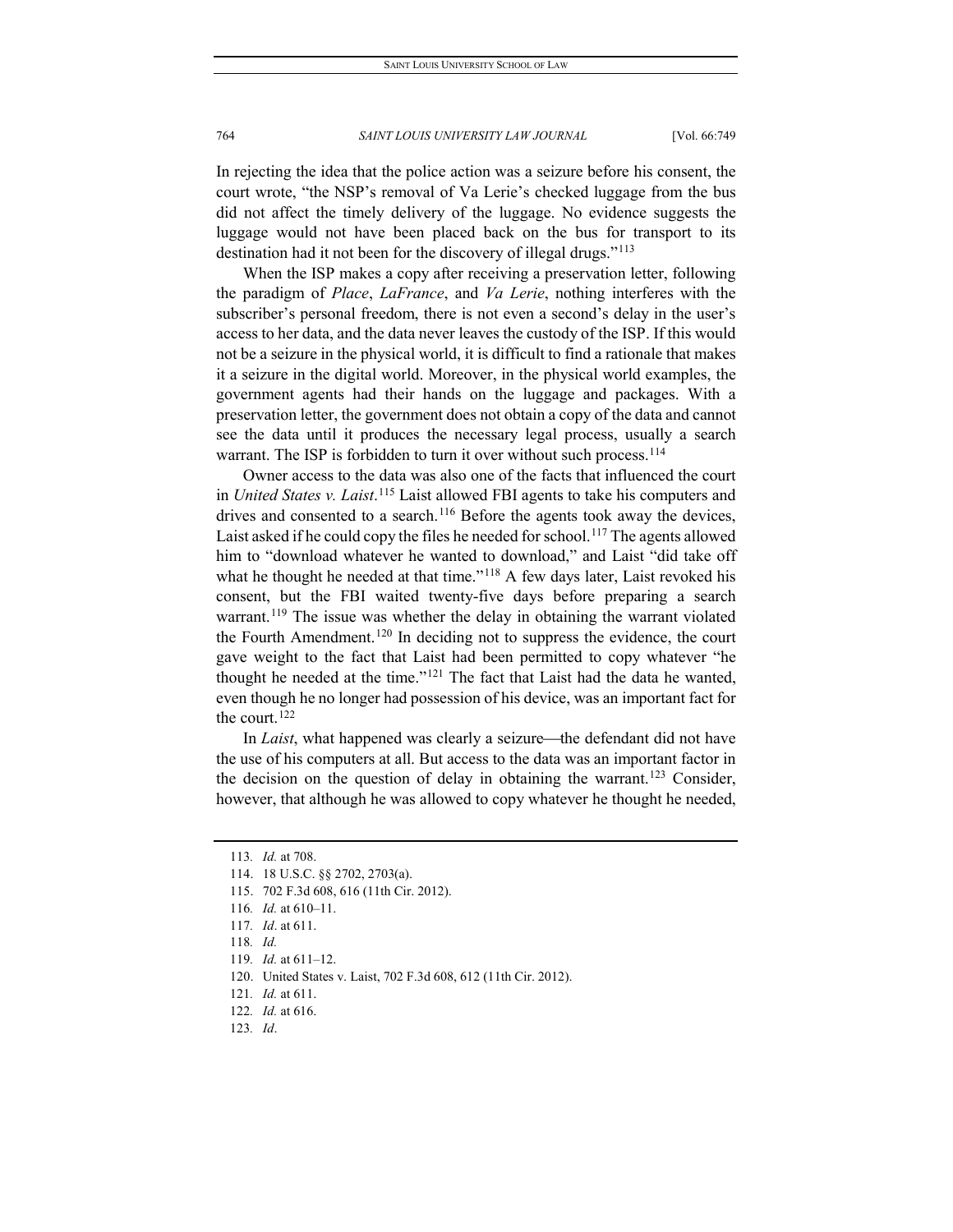his choice of what to copy was obviously made under stress. It is not unusual to think of something one wants that is stored on a computer and to search for it. This could be the contact information for an old friend, an e-mail one received three years ago, a document one wrote, or a purchase one made. Which of us could remember those things when being rushed to copy whatever we needed? Nevertheless, the court held that having access to what he designated at the time of the seizure mitigated its impact. Contrast that with the preservation letter. The customer does not have to make a snap decision—or any decision. All data remains available during the entire preservation period. Looking for the place you bought those comfortable shoes four years ago? If it is in your cloud account, even if it has been preserved at the request of the government, you can find it. All of this suggests that preservation is not a seizure.<sup>[124](#page-17-0)</sup>

2. Kerr's Application of Physical World Time Limits is not Justified

As noted above, Professor Kerr adopts physical world time limits to preservation letters, allowing for a few hours' detention when based upon reasonable suspicion and for longer periods (using cases, such as *Laist*, in which the government delayed applying for a search warrant as the standard) when based upon probable cause.<sup>[125](#page-17-1)</sup>

Consider the impossibility of meeting these time deadlines in the Capitol assault cases discussed above. Even a single person incident would result in a search for multiple online sources, and it may take the review of the contents of one (provided only weeks after the execution of a search warrant) to get probable cause to search another. Although inconvenience to the government is not a basis for disregarding the Fourth Amendment, when one contemplates what seizures are "reasonable," practical considerations play an important role.

When turning to the reasons justifying time limits on warrantless seizures of physical objects, it is clear that none of the concerns creating those limitations are involved with digital copying. All of the cases express a concern that a physical world detention deprives the user of the use of the object. When the object is a digital device, detention deprives them of access to the data. In luggage cases, such as *Place*, the seizure also limits the owner's freedom of

<span id="page-17-0"></span><sup>124.</sup> As this Article was about to be sent to the printer, the Ninth Circuit rejected the argument that a preservation letter is a seizure. The court focused upon the two factors emphasized in this Article, writing: "Here, the preservation requests themselves, which applied only retrospectively, did not meaningfully interfere with Rosenow's possessory interests in his digital data because they did not prevent Rosenow from accessing his account. Nor did they provide the government with access to any of Rosenow's digital information without further legal process." United States v. Rosenow, No. 20-50052, 2022 WL 1233236, at \*12 (9th Cir. Apr. 27, 2022) (noting additionally that by agreeing to the terms of service, Rosenow consented to the provider honoring preservation requests).

<span id="page-17-1"></span><sup>125</sup>*. Id.* at 799–800, 804–05.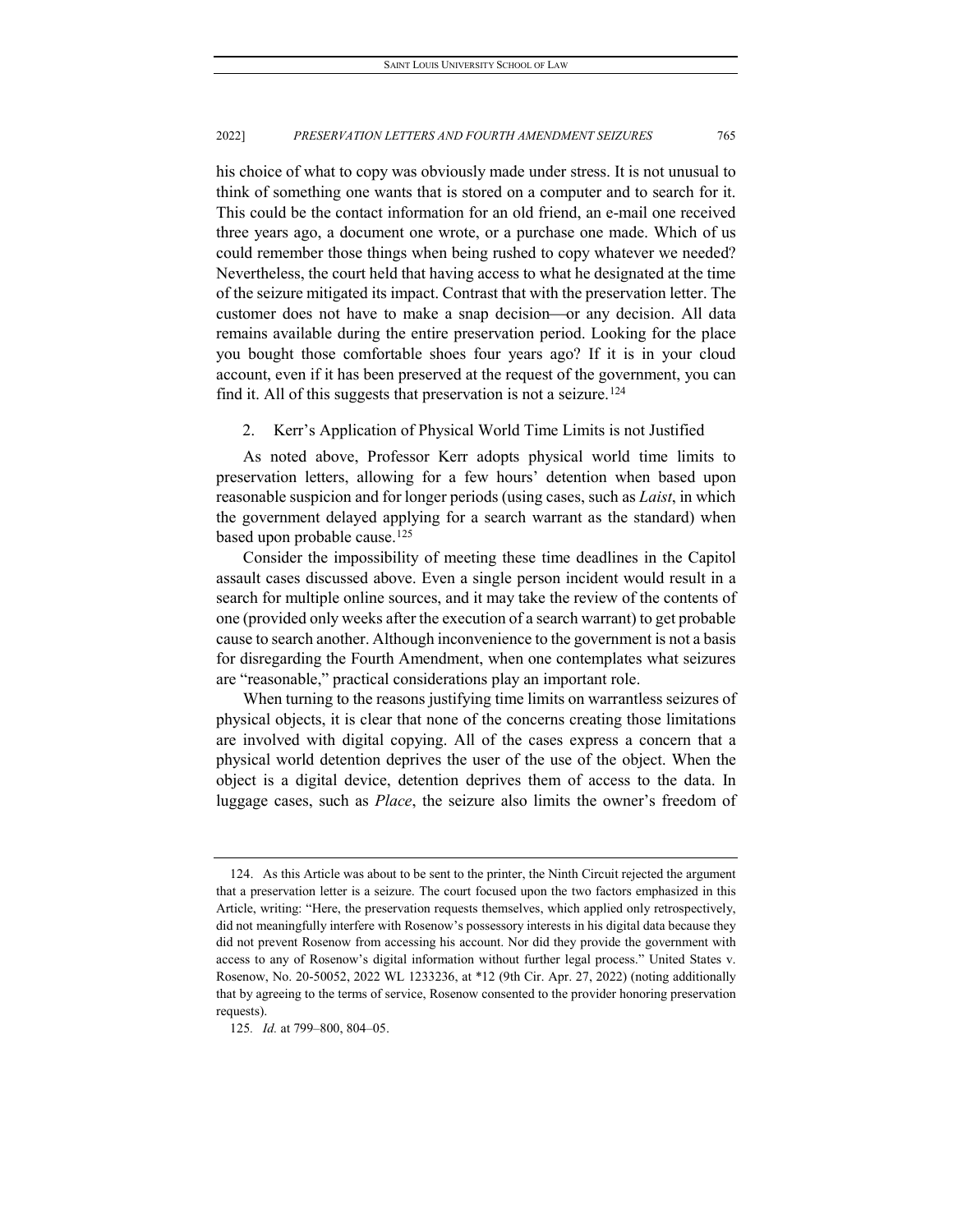movement.<sup>[126](#page-18-0)</sup> If we are going to rethink the doctrine of seizure and apply it to copying as Professor Kerr does, we must also examine the reasons for the time limits for warrantless detention.<sup>[127](#page-18-1)</sup> Losing access to a physical object, and in some cases to the data it contains, has a significant impact on the owner. Thus, courts have allowed only short periods of warrantless detention.

Even assuming that the preservation of data is a seizure, there is no reason to port in the time limits of the physical world. The preservation letter has none of the impacts on the owner that the physical world seizures do. The question then is whether a 180-day preservation is unreasonable. As discussed above, the preservation has no impact on the user's access to the data and does not give the government access to it either. The status quo is preserved for all parties. Under such circumstances, the idea of what is reasonable needs reexamination. Investigations take time. A diligent investigator will pursue many leads: interviewing witnesses, subpoenaing records, etc. Some businesses are quick to respond to subpoenas; others—banks, and Google, in this author's experience—are much slower. The congressional decision to allow a maximum of six months for the government to gather enough facts to justify a search warrant is a reasonable solution, particularly when the impact on the user is negligible.

### *B. Applying a Privacy Analysis, a Preservation Letter is not a Seizure*

Turning to the privacy interest, which is the real concern, the copying has no impact on the user's privacy interest. Although the ISP makes a copy of the data, the ISP already has the data. The user has entrusted the ISP to hold the data, and the ISP has access to the content.<sup>[128](#page-18-2)</sup> Making an extra copy has no impact on the user's privacy interest. No one has been added to the list of those who can see the data. Preservation has no impact on the real concern with data copying—privacy. The lack of any impact on privacy suggests that preservation

<sup>126.</sup> United States v. Place, 462 U.S. 696, 708–09 (1983).

<sup>127.</sup> Kerr 2021, *supra* note 1, at 757.

<span id="page-18-2"></span><span id="page-18-1"></span><span id="page-18-0"></span><sup>128.</sup> For example, Google's terms of service make clear that they can look at a user's content. *See Terms of Service*, GOOGLE (Jan. 5, 2022), https://policies.google.com/terms?hl=en-US [https://perma.cc/K6EP-WTKA] (after making clear that a user keeps any intellectual property rights in data stored with Google, the terms of service say, "This license doesn't affect your privacy rights—it's only about your intellectual property rights[.]"). Facebook's terms of service are similar. See Terms of Service, FACEBOOK (Jan. 4, 2022), https://www.facebook.com/terms.php [https://perma.cc/S2PV-CWLC] ("Specifically, when you share, post, or upload content that is covered by intellectual property rights on or in connection with our Products, you grant us a nonexclusive, transferable, sub-licensable, royalty-free, and worldwide license to host, use, distribute, modify, run, copy, publicly perform or display, translate, and create derivative works of your content (consistent with your privacy and application settings)."). Dropbox encrypts stored data, but it controls the encryption keys. *See How Dropbox Keeps Your Files Secure*, DROPBOX, https://help.dropbox.com/accounts-billing/security/how-security-works (last visited on Mar. 31, 2022).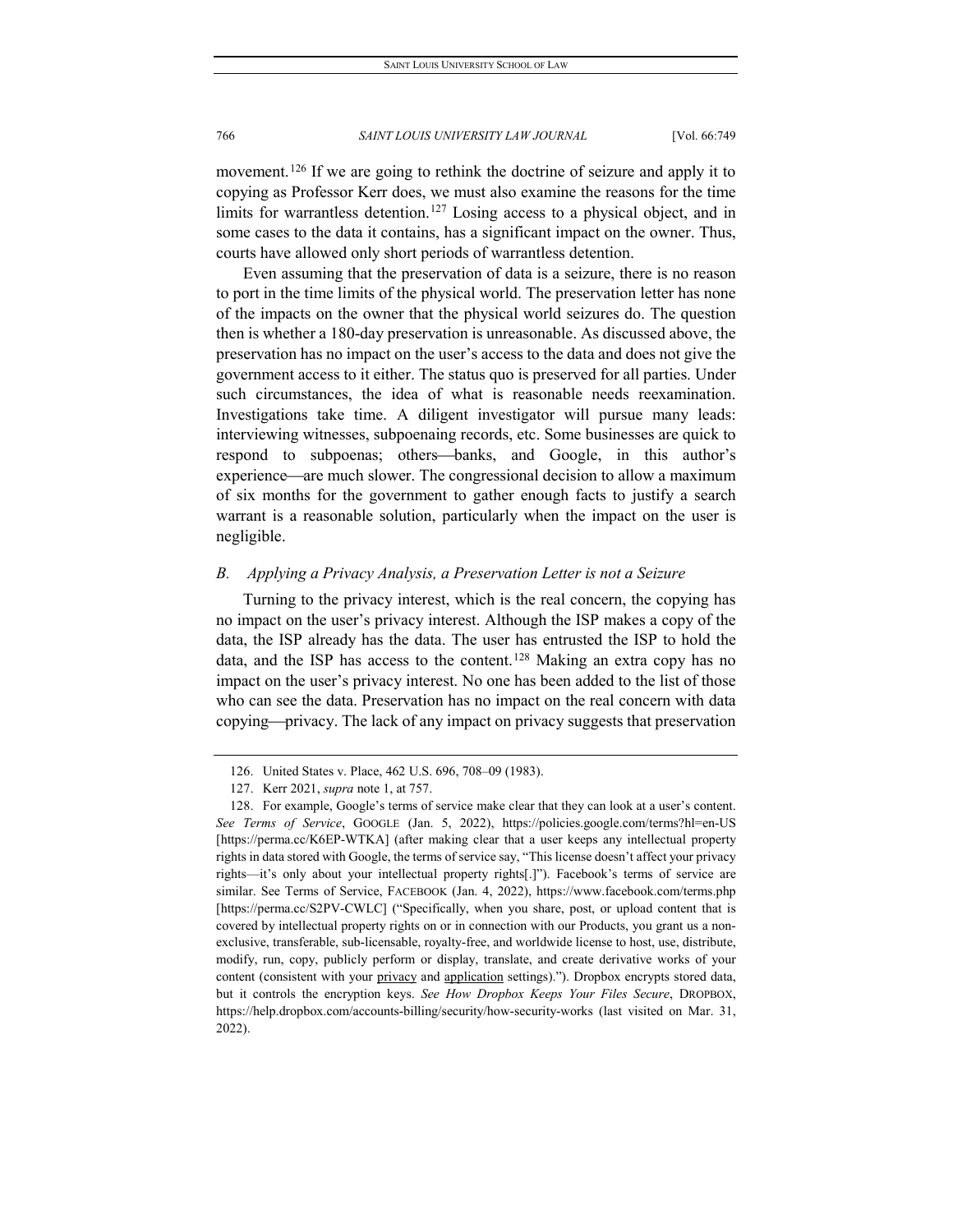is not a seizure. The fact that the copy was made at the request of the government does not change anything. The provider always makes backup copies of its data, which will include the customer's account. Moreover, unlike the case in which a government agent copies a hard drive, the government has no access to the copy. There is no impairment of the privacy interest until the government produces a warrant. Without a warrant, this tree falling in the forest makes no sound.<sup>[129](#page-19-0)</sup>

### V. THE PROBLEM OF DELETED DATA

<span id="page-19-3"></span>The only problem that remains is the impact of preservation of data, which the customer deletes after the preservation but before the execution of the search warrant. As noted in Part III, the preservation process of  $\S 2703(f)$  is designed to thwart evidence destruction.<sup>[130](#page-19-1)</sup> Consider a case in which the government sends a preservation letter to Dropbox on day one. On day thirty, the user deletes a document. On day 170, the government serves a search warrant for the account on Dropbox. If Dropbox produces the copy it made on day one, it will produce the deleted file. Dropbox will produce the document that the user deleted because it has made the preservation copy. If there had been no preservation, the Dropbox would not be able produce it.

Professor Kerr recognizes that this is the only scenario in which suppression would be a possible remedy, for he notes that the inevitable discovery doctrine would protect any items that were not deleted from suppression.<sup>[131](#page-19-2)</sup>

This Part examines the questions raised by an ISP's production of an item that would not have been present on the day of execution of the warrant were it not for the preservation, by first looking at the problem using Professor Kerr's physical world seizure analysis—that copying is a seizure, and then assessing the problem from the privacy perspective. For many providers, this will not be an issue. Gmail, for example, often archives deleted e-mails, depending on the user's settings. After choosing to delete a message, one must then affirmatively act to delete the message from the archive and even then, Gmail will hold it for

<span id="page-19-0"></span><sup>129.</sup> The warrant requirement to get access to preserved data distinguishes such data from the copying in *Gorshkov*, where the government had immediate access to the data. Although it chose not to search the data until it obtained a warrant, there was always a risk that some government agent would look at it. There is no such risk with data copied pursuant to a preservation letter. *See* United States v. Gorshkov, No. CR00-550C, 2001 WL 1024026 (W.D. Wash. May 23, 2001).

<sup>130</sup>*. See supra* Part III.

<span id="page-19-2"></span><span id="page-19-1"></span><sup>131.</sup> Kerr 2021, *supra* note 1, at 807: "Applying the inevitable discovery exception leads to a simple outcome: The exclusionary rule applies to the preservation copy but not to the warrant copy. If the preservation copy is the fruit of an unconstitutional seizure, it should not have existed, and it cannot be used. But the warrant copy exists independently of preservation, and therefore it exists independently of the constitutional violation. The government can ensure that it is only using 'information [that] ultimately or inevitably would have been discovered by lawful means by using only the warrant copy.'"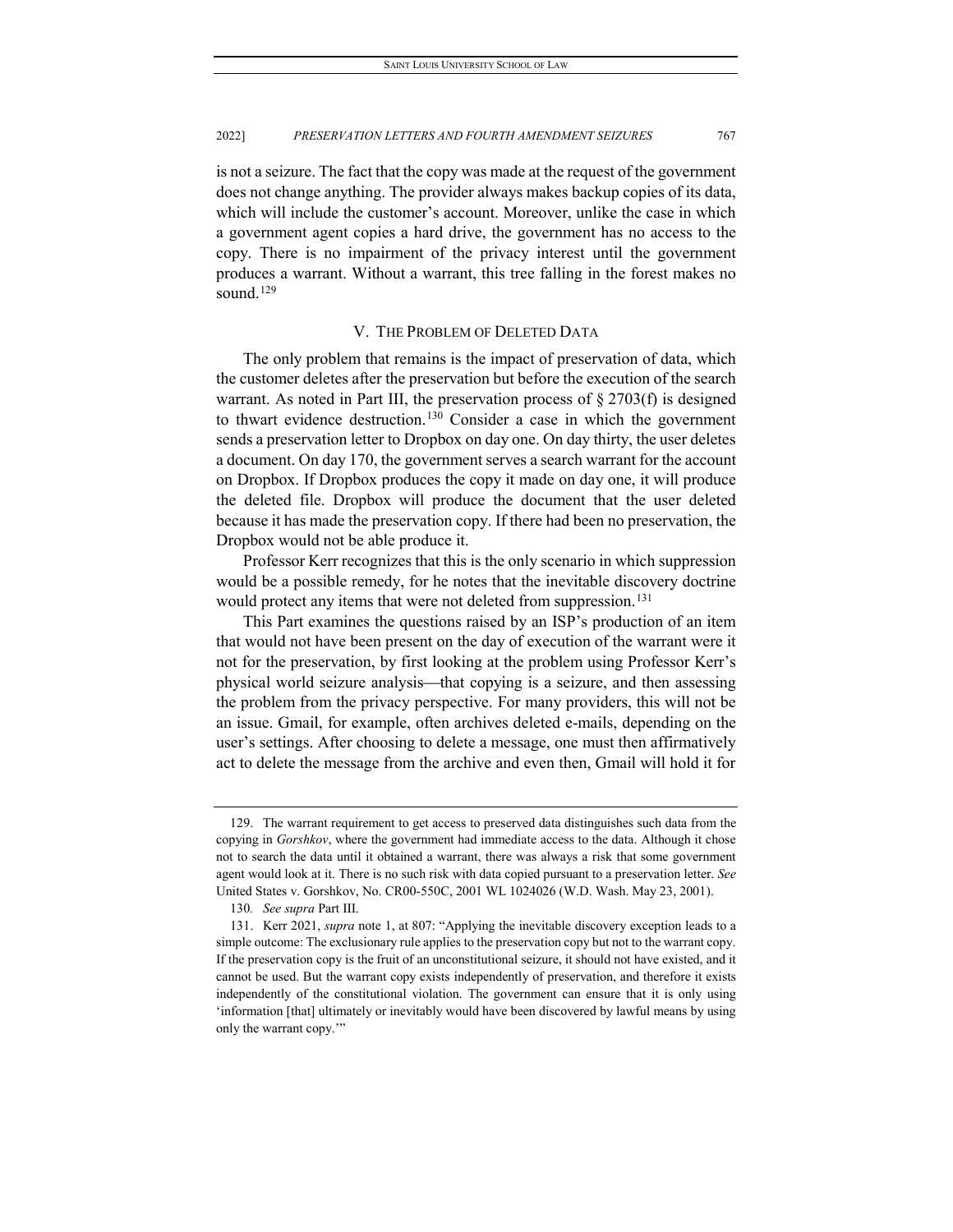thirty days, in case the user reconsiders.[132](#page-20-0) Otherwise, e-mail remains in the archive forever. Dropbox will hold a deleted file for thirty days in case the customer reconsiders.<sup>[133](#page-20-1)</sup>

### *A. Employing the Physical World Seizure Analysis*

Professor Kerr's reliance upon physical world seizure analysis prompts an examination of the attempted deletion under that paradigm. The act of deletion changes the subscriber's legal interest in the data deleted. Until that moment, the customer owned the data, and the ISP held it as a bailee; the government could not search it without a warrant.<sup>[134](#page-20-2)</sup> But at the moment of deletion, the customer now abandons the property and gives it to the ISP to get rid of. In a physical world scenario, consider a murderer who wants to get rid of the murder weapon, so he gives it to a friend to throw into the river. To make this more analogous to the ISP situation, imagine that the defendant was hiding, so the police went to all his friends and relatives and specifically requested that if the defendant sent anything to them, they should call the police and turn it over. Weeks later, the police return to the friend, who reveals that the defendant sent him a package and asked him to destroy the contents. By delivering the package to someone else to destroy it, the defendant has abandoned it and given any Fourth Amendment rights solely to the recipient.

Deleting a file held by an ISP is the digital equivalent of throwing a physical object away.<sup>[135](#page-20-3)</sup> In the physical world, that constitutes abandonment.<sup>[136](#page-20-4)</sup> Merely putting a physical item in the trash is not only expressing a lack of privacy expectation in it, but also abandoning the property.<sup>[137](#page-20-5)</sup> The test for abandonment

136. California v. Hodari D., 499 U.S. 621, 629 (1991).

<span id="page-20-0"></span><sup>132</sup>*. See Control Email and Chat Message Storage*, GOOGLE, https://support.google.com/a /answer/151128?hl=en&ref\_topic=9973341 [https://perma.cc/U9NL-FHUB] (last visited Jan. 23, 2022).

<span id="page-20-1"></span><sup>133</sup>*. See Deleted File Recovery and Version History,* DROPBOX, https://www.dropbox.com/fea tures/cloud-storage/file-recovery-and-history [https://perma.cc/T5YC-77HN] (last visited Dec. 27, 2020).

<span id="page-20-2"></span><sup>134</sup>*. Ex Parte* Jackson, 96 U.S. 727, 735 (1877) (mail); United States v. Warshak, 631 F.3d 266, 285 (6th Cir. 2010) (e-mail).

<span id="page-20-3"></span><sup>135.</sup> Because the ISP holds the file, there is a relinquishment of ownership. This is different from the case of a person who possesses the data on her own computer and deletes the file. In that situation, the person retains custody of the medium that holds the now-deleted file and has not abandoned the property. United States v. Upham, 168 F.3d 532, 537 (1st Cir. 1999).

<span id="page-20-5"></span><span id="page-20-4"></span><sup>137.</sup> California v. Greenwood, 486 U.S. 35, 39–40 (1988); United States v. Redmon, 138 F.3d 1109, 1114 (7th Cir. 1998); United States v. Scott, 975 F.2d 927, 929 (1st Cir. 1992) (throwing away is abandonment; shredding document before throwing it away does not restore the expectation of privacy); United States v. Reicherter, 647 F.2d 397, 399 (3d Cir. 1981) (decided before *Greenwood*). *Scott* shows the distinction between the possessory and privacy interests. Throwing away the document abandons the possessory interest. Shredding was a subjective expression of the privacy interest, but one which is not reasonable. Professor Kerr cited *Scott* for the proposition that shredding does not create an expectation of privacy in his article arguing that encryption does not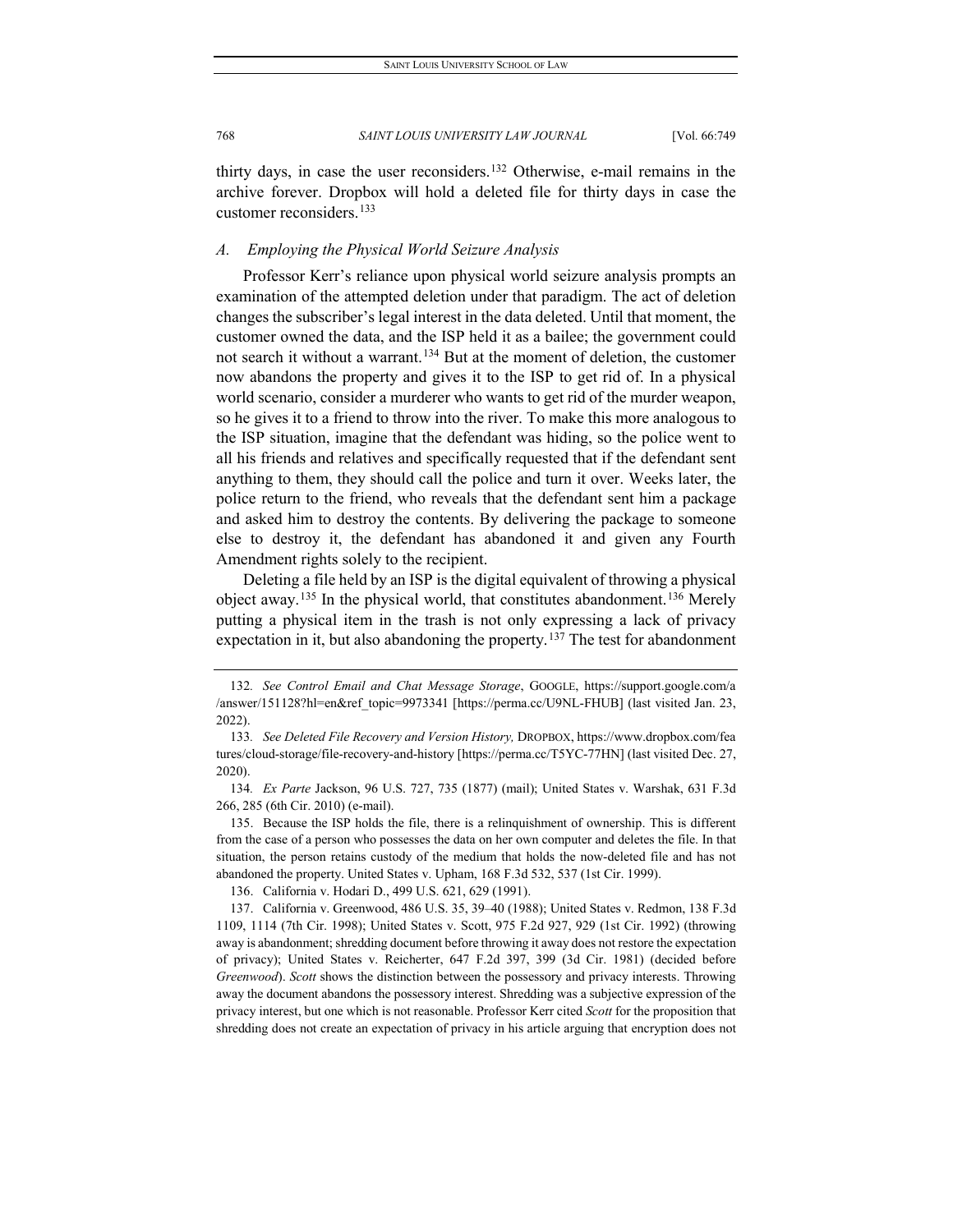in the physical world is expressed in various ways all looking to whether the person voluntarily discarded the property or relinquished his interest in it.<sup>[138](#page-21-0)</sup> A person who deletes a file in cloud storage or in an e-mail account is clearly voluntarily discarding it. The fact that the ISP holds onto it is the same risk run by the murderer who gives the weapon to a friend to destroy. The main difference, however, is that with the murder weapon, the police can just ask the friend for it. With the deleted file, law enforcement must produce a search warrant to get it.<sup>[139](#page-21-1)</sup> The warrant requirement is not a constitutional requirement with abandonment, but it is a statutory requirement in the case of digital evidence in cloud storage.

### *B. The Privacy Analysis*

When a person opts to store a file online, as opposed to on a home computer, they make a choice to surrender a part of their privacy in the file. They make the same choice when choosing to send an e-mail or online message, rather than a letter.<sup>[140](#page-21-2)</sup> In both cases, the file or message is entrusted to a bailee. Nothing about this surrender of privacy changes when they instruct the provider to delete the file. The person's privacy interest in the file remains the same. As noted above,<sup>[141](#page-21-3)</sup> making a preservation copy does not change that. The act of entrusting reflects the choice that the provider will keep a copy. The preservation copy does not have any impact on that because no one can see the preservation copy that could not see the data before. The loss of privacy remains constant. The risk that the provider might keep a copy indefinitely was accepted by the user at the time they uploaded the file or sent the message. The person does not lose any constitutional right of privacy until the government obtains access. That is possible only when the government obtains a search warrant.<sup>[142](#page-21-4)</sup>

create an expectation of privacy. Orin S. Kerr, *The Fourth Amendment in Cyberspace: Can Encryption Create A "Reasonable Expectation of Privacy?"*, 33 CONN. L. REV. 503, 513 (2001).

<span id="page-21-0"></span><sup>138</sup>*. See e.g.*, Bond v. United States, 77 F.3d 1009, 1013 (7th Cir. 1996); United States v. Lehder-Rivas, 955 F.2d 1510, 1522 (11th Cir. 1992); United States v. McKennon, 814 F.2d 1539, 1546 (11th Cir. 1987) (the critical inquiry is "whether the person prejudiced by the search . . . voluntarily discarded, left behind, or otherwise relinquished his interest in the property in question so that he could no longer retain a reasonable expectation of privacy with regard to it at the time of the search."); United States v. Hershenow, 680 F.2d 847, 855 (1st Cir. 1982).

<sup>139.</sup> 18 U.S.C. § 2703(a).

<span id="page-21-2"></span><span id="page-21-1"></span><sup>140.</sup> The choice made by sending a letter or an e-mail involves surrendering the privacy interest in those documents to the recipient as well.

<sup>141</sup>*. See supra* Part V.A*.*

<span id="page-21-4"></span><span id="page-21-3"></span><sup>142.</sup> As noted *supra* note [129,](#page-19-3) the warrant requirement makes the preservation letter situation different from what occurred in *Gorshkov*.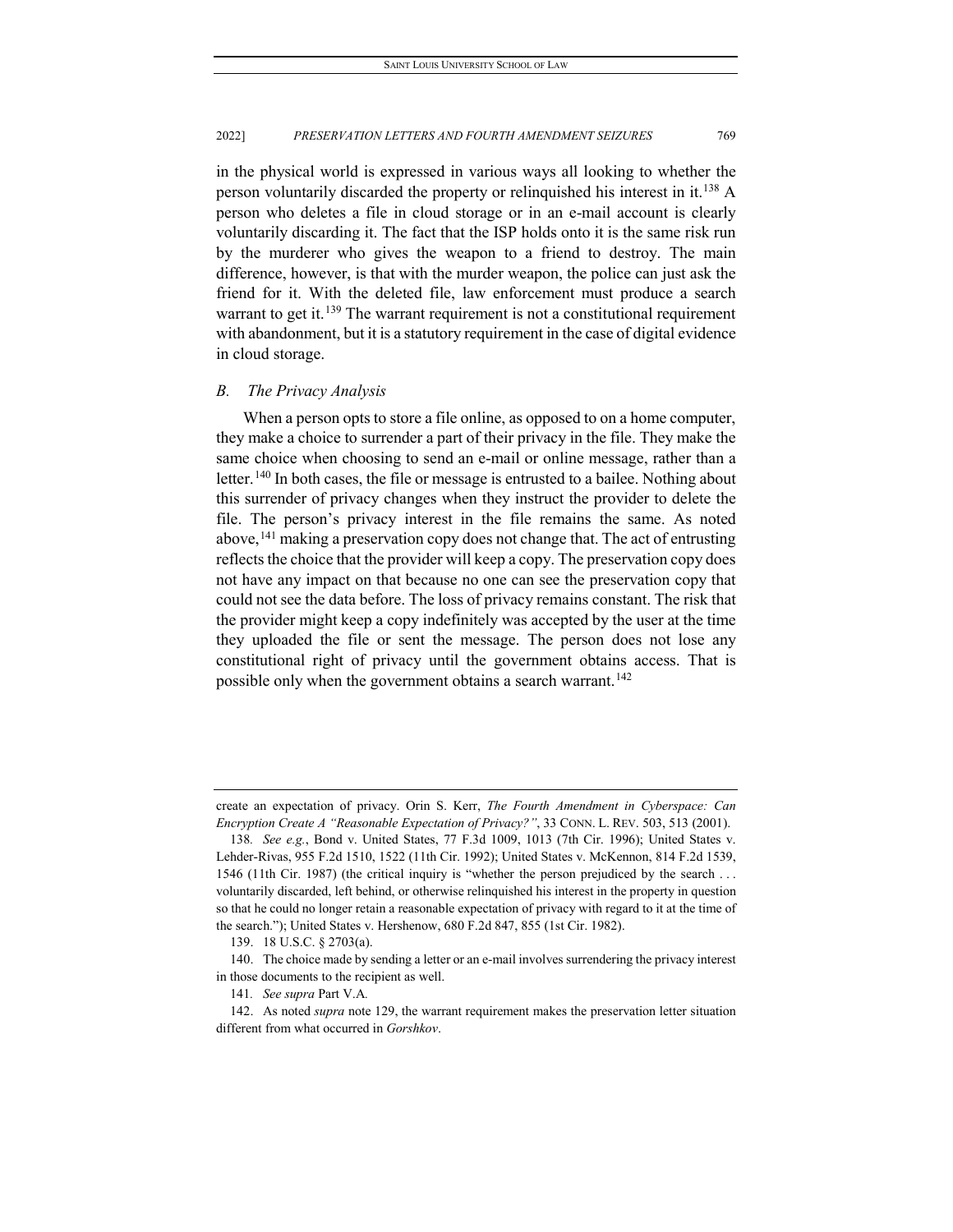### *C. There is No "Right to Delete"*

Professor Kerr's concerns are based upon a "right to delete,"<sup>[143](#page-22-0)</sup> for he concludes that only items produced by an ISP that the user sought to delete after the preservation letter should be suppressed.<sup>[144](#page-22-1)</sup> There are those who assert, forthrightly, that there is a right to delete and that copying interferes with that right.[145](#page-22-2) This idea seems unique to digital information. No one has the right to destroy physical evidence, and no one suggests that anyone should have such a right. We have obstruction crimes to deal with destruction of physical evidence. There are many statutes that require businesses to keep records for inspection.<sup>146</sup> Such laws go beyond prohibiting destruction and require the creation of evidence. If there is to be such a right to delete for digital evidence, there needs to be something special about digital evidence that distinguishes it from physical evidence. However most digital evidence consists of things such as documents, photographs, videos, etc. All of these have physical world counterparts, and the obstruction statutes bar the destruction of this kind of physical evidence. There is no rational basis to distinguish the destruction of the digital counterparts of these physical objects.

In the physical world, the Supreme Court has explicitly rejected such a right. In *Segura v. United States*, the Court wrote, "the essence of the dissent is that there is some 'constitutional right' to destroy evidence. This concept defies both logic and common sense."<sup>[147](#page-22-4)</sup> Preservation of evidence is one of the three reasons justifying the government's right to make a search incident to arrest.<sup>[148](#page-22-5)</sup> It is also the rationale permitting temporary seizures under exigent circumstances.<sup>[149](#page-22-6)</sup>

Moreover, while the criminal obstruction statutes are not constitutional in nature,<sup>[150](#page-22-7)</sup> they do reflect a judgment about what society recognizes as

<span id="page-22-0"></span><sup>143.</sup> Kerr 2021, *supra* note 1, at 765 ("If § 2703(f) covers the contents of communications, however, the preservation authority becomes a means of ensuring government access to messages that users themselves might otherwise opt to destroy."). *See also id.* at 34 ("Preservation eliminates that control. A person who wants to delete a private message will *think* he can delete it. A person who wants to delete his entire account will *think* it is gone. But when contents are preserved, users can't do that.").

<sup>144</sup>*. Id*. at 58.

<span id="page-22-2"></span><span id="page-22-1"></span><sup>145.</sup> See generally Paul Ohm, The Fourth Amendment Right to Delete, 119 HARV. L. REV. F. 10 (2005).

<span id="page-22-3"></span><sup>146.</sup> For example, insured banks are required to keep such records as the Secretary of the Treasury, or the Federal Reserve Board may require. 12 U.S.C. § 1829b.

<sup>147.</sup> Segura v. United States, 468 U.S. 796, 816 (1984).

<span id="page-22-5"></span><span id="page-22-4"></span><sup>148.</sup> Arizona v. Gant, 556 U.S. 332, 351 (2009); Chimel v. California, 395 U.S. 752, 763 (1969).

<sup>149</sup>*. See generally* Segura v. United States, 468 U.S. 796 (1984).

<span id="page-22-7"></span><span id="page-22-6"></span><sup>150.</sup> There are several federal statutes that specifically prohibit the altering or destruction of documents. *See e.g*., 18 U.S.C. § 1505 (concealing or destroying documentary material in an antitrust civil investigative demand). *Id*. § 1519 (destroying or concealing records or documents to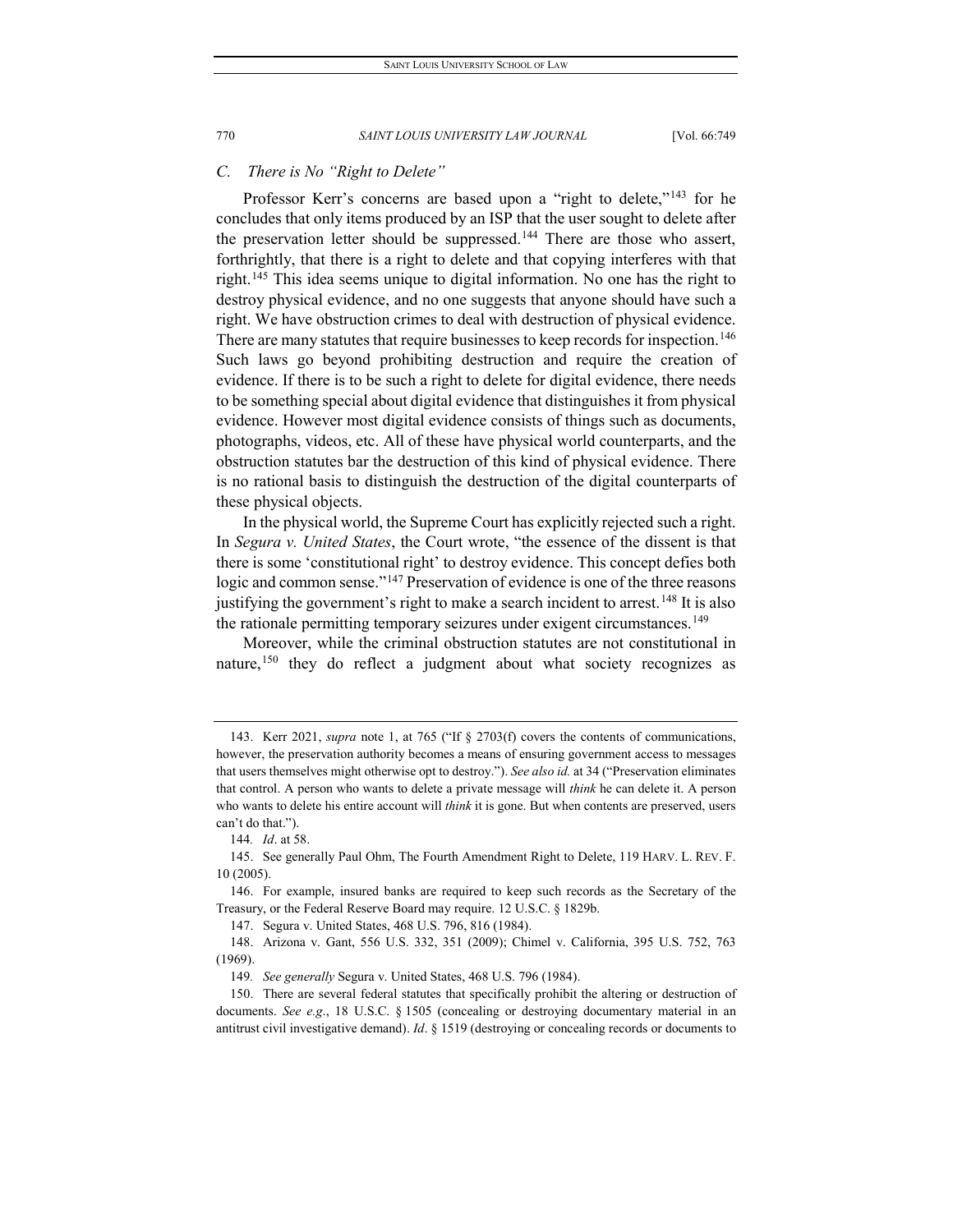reasonable. For example, Section 1519 of Title 18, U.S. Code, makes destruction or alteration of records a crime, if it is done to "influence" a federal investigation, even if no such investigation is occurring.<sup>[151](#page-23-0)</sup> The crime is destruction in contemplation that such an investigation might come into being. The statute of limitations for obstruction offenses is five years,  $152$  suggesting that the government's right to obtain evidence is superior to any right to delete for at least five years. The statute reflects a societal judgment that we do not want people deleting files that might turn out to be useful in a criminal prosecution.<sup>153</sup> The five-year statute of limitations for obstruction crimes also suggests that the 180-day preservation period is reasonable. If there is a right to delete, then the obstruction statutes would be unconstitutional.

Once again, the assault on the Capitol on January 6, 2021, provides a good example of why we do not want people deleting evidence. Many of the people who entered the Capitol building made videos and photographs of their actions. They posted them to social media sites. If there were a right to delete, it would permit these people to destroy all that evidence to avoid the consequences of their actions. There should be little doubt that after some of those who entered the Capitol learned that others were being arrested based upon their social media postings, they would have tried to delete the images that they had posted. Only preservation letters will impede their success.

However, one could ask the following question applying the preservation letter concept to the physical world: "Could the government issue a preservation letter to an individual to preserve physical evidence?" Although this scenario is unlikely, it is worth noting that the obstruction statutes do just that. A physical world preservation letter would be an improvement over these obstruction statutes for it would provide better notice to a person of the danger of destruction. The general rule is that "ignorance of the law is no excuse.["154](#page-23-3) A person does not have to know that it is a crime to destroy evidence to be found guilty.<sup>[155](#page-23-4)</sup> A preservation letter would have the value of informing the person of this danger.

<span id="page-23-0"></span>impede, obstruct, or influence and investigation within the jurisdiction of any department of the United States or under Title 11 [Bankruptcy], "or in contemplation of any such matter or case.").

<sup>151.</sup> 18 U.S.C. § 1519

<sup>152</sup>*. Id*. § 3282.

<span id="page-23-2"></span><span id="page-23-1"></span><sup>153.</sup> Although there is no right to delete as such, the government's interest clearly expires after the statute of limitations for any underlying crime is gone. After the statute of limitations has run, the government has no legitimate interest in retention of the data.

<sup>154.</sup> Bryan v. United States, 524 U.S. 184, 196 (1998).

<span id="page-23-4"></span><span id="page-23-3"></span><sup>155.</sup> United States v. McCoy, 2016 WL 1248743, at \*8 (E.D. Ky. Mar. 29, 2016) (applying principle to 18 U.S.C. § 1519).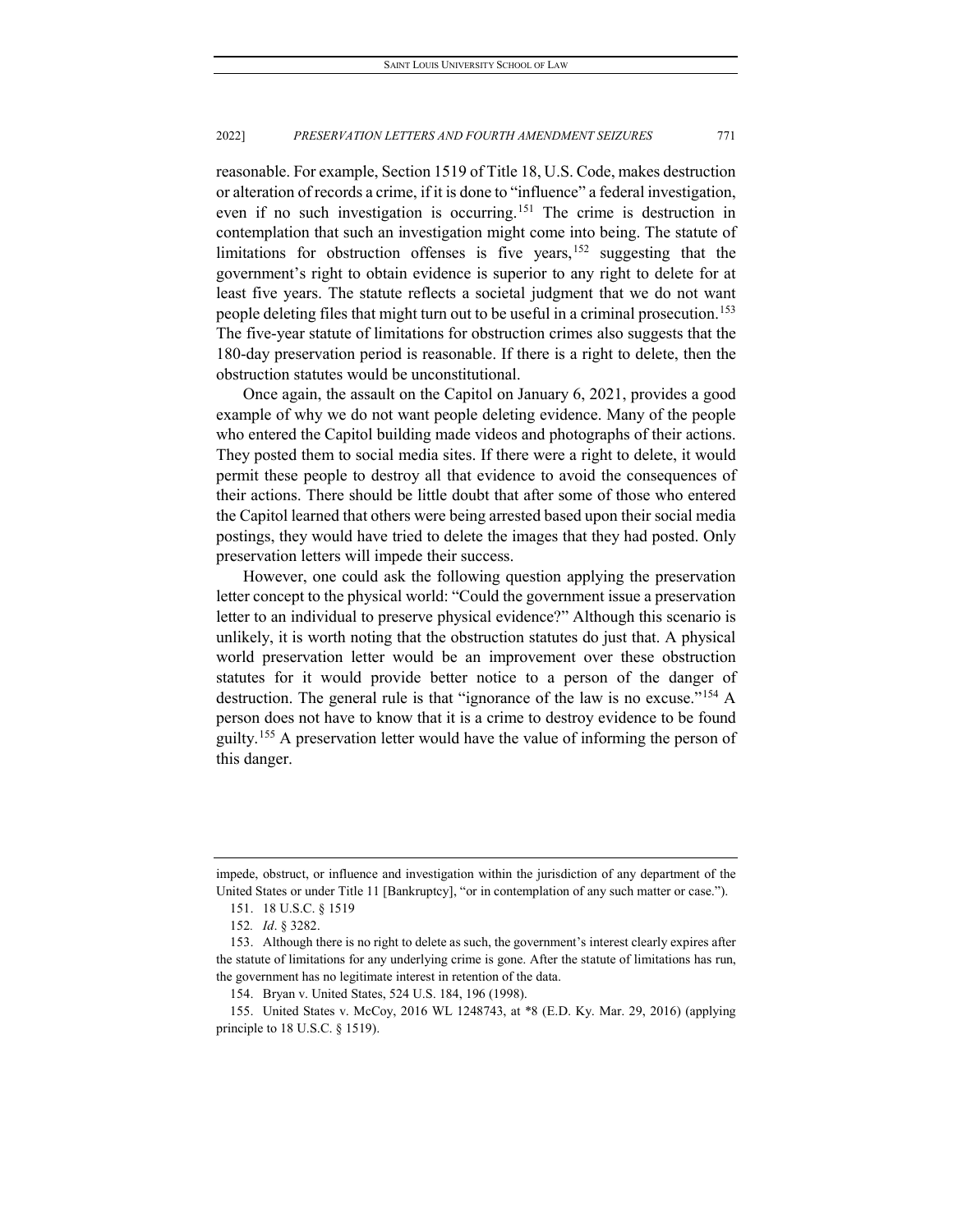It is true that the coverage of a preservation letter is broader than that of an obstruction statute or even a litigation hold order.<sup>[156](#page-24-0)</sup> Those types of preservation are limited to matters relevant to some investigation or litigation. A statutory preservation letter to an ISP applies to everything held by the ISP in the account. There are good reasons, however, for allowing a different scope for preservation letters. First, a preservation letter to the ISP is not a general restriction on the subscriber from destroying anything in the world, regardless of relevance. It is a limited order to the ISP that only applies to the files that the subscriber has entrusted to the ISP. Thus, it is much more narrowly focused. Second, while a preservation letter to a person or even a litigation hold order permits that person to make judgments about what matters are relevant to the litigation or investigation, an ISP is not in a position to do that. It has little or no idea about the nature of the investigation, and it has no people trained to conduct searches to find evidence that would be relevant to the investigation it does not know about. ISPs do not want to participate in the search process. Thus, for example, Google has objected to a search warrant that required it to look through an email account for child exploitation material because it was "not competent to perform such an analysis and requiring it to do so [was] unfair and unduly burdensome."[157](#page-24-1) Finally, the order presents a minimal burden on the ISP, which is in the business of keeping data. Under such circumstances an order that preserves only those things in the ISP account, and not everything a person owns (as a preservation letter to a person or a litigation hold order would do), for a short time, is a reasonable solution. It only preserves things that the ISP holds and recognizes the inability of the ISP to make the necessary judgments about what matters would be relevant.

### **CONCLUSION**

Digital is different. Although to some this is just a slogan, it is a good reminder that the move from the physical world to the digital requires rethinking of some of our legal principles. Some rules of the physical world do not translate well in the digital environment. Thus, the physical world law of search incident to arrest had to change to recognize that the search of a package of cigarettes is different from the search of a cell phone.<sup>158</sup> On the other hand, there was no need for new law to decide what is a threat, when it is posted on Facebook, rather than in a letter or made orally.<sup>[159](#page-24-3)</sup> Professor Kerr has been a leader in re-examining the law of search and seizure when applied to the digital world. His 2010 article

<span id="page-24-2"></span><span id="page-24-1"></span><span id="page-24-0"></span><sup>156.</sup> *See, e.g.*, FED. R. CIV. P. 26(f) (a litigation hold order arises out of the discovery obligations imposed on civil litigants); Shelley v. Kramer, 334 U.S. 1, 16 (1948) (court orders can be state action).

<sup>157</sup>*. In re* Search of Google Email Accounts, 99 F. Supp. 3d 992, 995 (D. Alaska 2015).

<span id="page-24-3"></span><sup>158.</sup> Riley v. California, 573 U.S. 373, 375 (2014).

<sup>159.</sup> Elonis v. United States, 575 U.S. 723, 745 (2015).